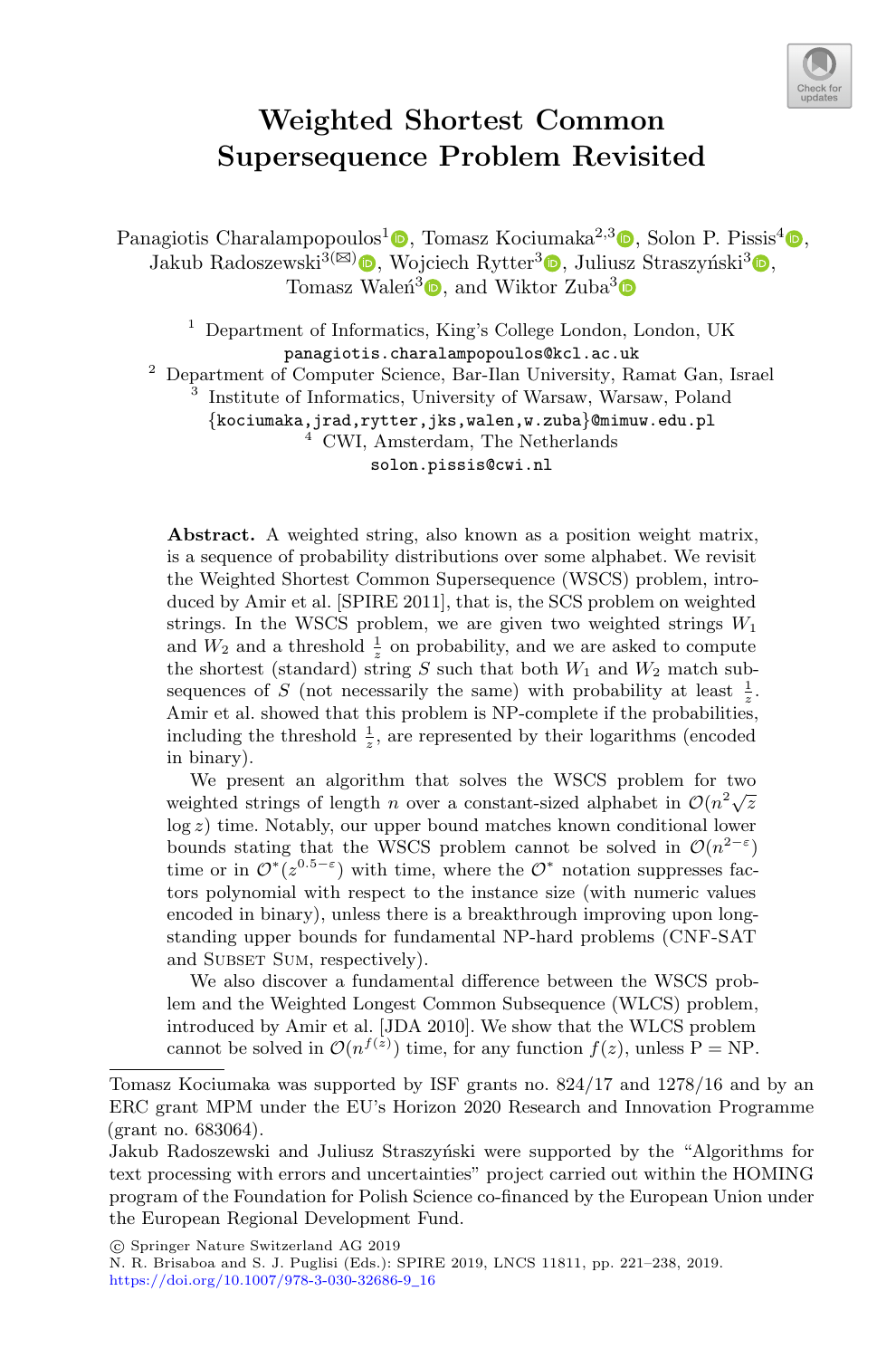## **1 Introduction**

Consider two strings  $X$  and  $Y$ . A common supersequence of  $X$  and  $Y$  is a string  $S$  such that  $X$  and  $Y$  are both subsequences of  $S$ . A shortest common supersequence (SCS) of X and Y is a common supersequence of X and Y of minimum length. The Shortest Common Supersequence problem (the SCS problem, in short) is to compute an SCS of X and Y . The SCS problem is a classic problem in theoretical computer science [\[18](#page-16-0),[23,](#page-16-1)[25](#page-17-0)]. It is solvable in quadratic time using a standard dynamic-programming approach [\[13](#page-16-2)], which also allows computing a shortest common supersequence of any constant number of strings (rather than just two) in polynomial time. In case of an arbitrary number of input strings, the problem becomes NP-hard [\[23](#page-16-1)] even when the strings are binary [\[25](#page-17-0)].

A weighted string of length n over some alphabet  $\Sigma$  is a type of uncertain sequence. The uncertainty at any position of the sequence is modeled using a subset of the alphabet (instead of a single letter), with every element of this subset being associated with an occurrence probability; the probabilities are often represented in an  $n \times |\Sigma|$  matrix. These kinds of data are common in various applications where: (i) imprecise data measurements are recorded; (ii) flexible sequence modeling, such as binding profiles of molecular sequences, is required; (iii) observations are private and thus sequences of observations may have artificial uncertainty introduced deliberately [\[2](#page-15-0)]. For instance, in computational biology they are known as position weight matrices or position probability matrices [\[26](#page-17-1)].

In this paper, we study the WEIGHTED SHORTEST COMMON SUPERSEquence problem (the WSCS problem, in short) introduced by Amir et al. [\[5](#page-15-1)], which is a generalization of the SCS problem for weighted strings. In the WSCS problem, we are given two weighted strings  $W_1$  and  $W_2$  and a probability threshold  $\frac{1}{z}$ , and the task is to compute the shortest (standard) string such that both  $W_1$  and  $W_2$  match subsequences of S (not necessarily the same) with probability at least  $\frac{1}{z}$ . In this work, we show the first efficient algorithm for the WSCS problem.

A related problem is the Weighted Longest Common Subsequence problem (the WLCS problem, in short). It was introduced by Amir et al. [\[4](#page-15-2)] and further studied in [\[14\]](#page-16-3) and, very recently, in [\[20](#page-16-4)]. In the WLCS problem, we are also given two weighted strings  $W_1$  and  $W_2$  and a threshold  $\frac{1}{z}$  on probability, but the task is to compute the longest (standard) string  $S$  such that  $S$  matches a subsequence of  $W_1$  with probability at least  $\frac{1}{z}$  and S matches a subsequence of  $W_2$  with probability at least  $\frac{1}{z}$ . For standard strings  $S_1$  and  $S_2$ , the length of their shortest common supersequence  $|SCS(S_1, S_2)|$  and the length of their longest common subsequence  $|LCS(S_1, S_2)|$  satisfy the following folklore relation:

<span id="page-1-0"></span>
$$
|\text{LCS}(S_1, S_2)| + |\text{SCS}(S_1, S_2)| = |S_1| + |S_2|.
$$
 (1)

However, an analogous relation does not connect the WLCS and WSCS problems, even though both problems are NP-complete because of similar reductions,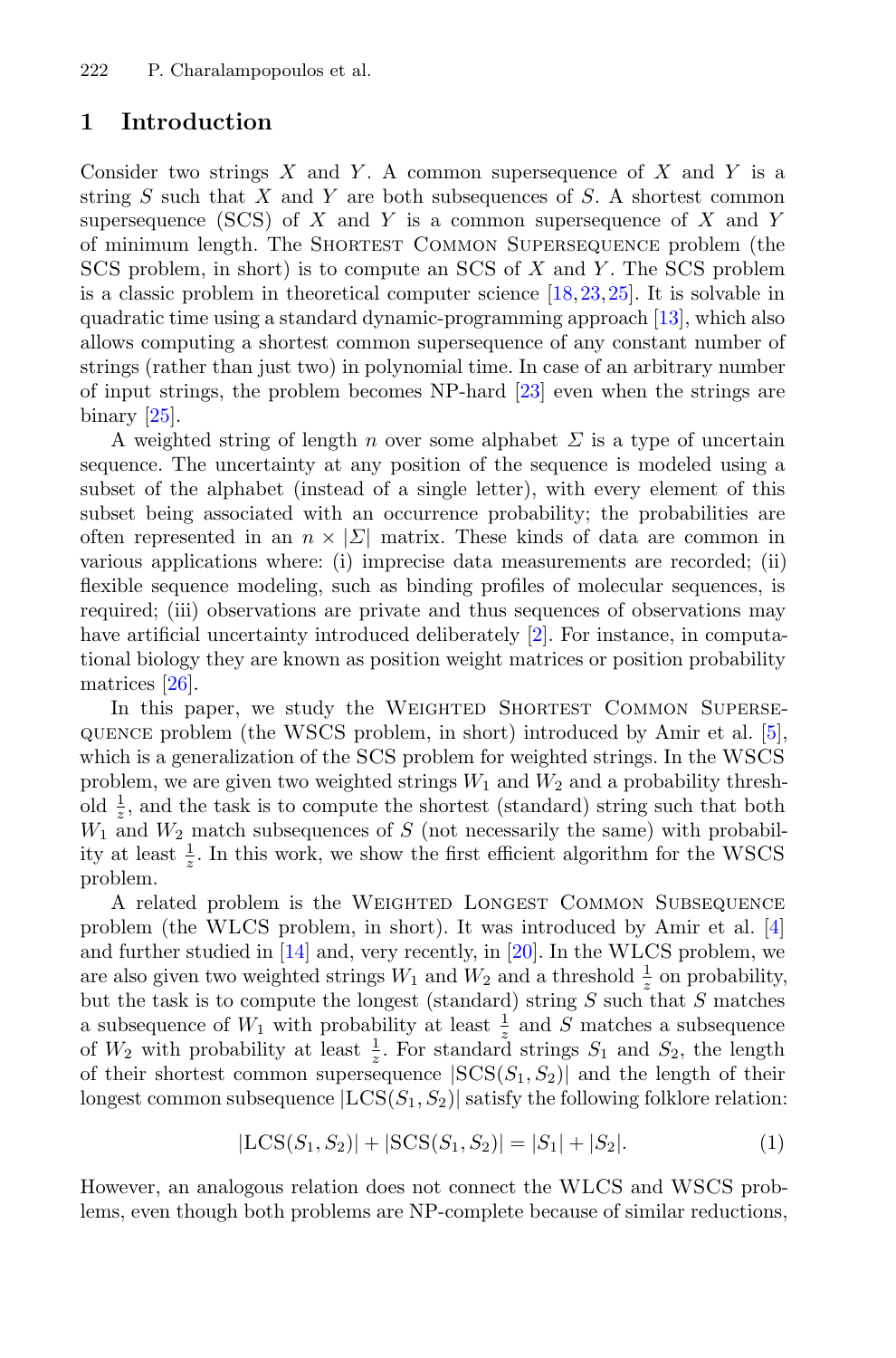which remain valid even in the case that both weighted strings have the same length [\[4,](#page-15-2)[5\]](#page-15-1). In this work, we discover an important difference between the two problems.

Kociumaka et al. [\[21\]](#page-16-5) introduced a problem called WEIGHTED CONSENSUS, which is a special case of the WSCS problem asking whether the WSCS of two weighted strings of length n is of length n, and they showed that the WEIGHTED Consensus problem is NP-complete yet admits an algorithm running in pseudopolynomial time  $\mathcal{O}(n + \sqrt{z} \log z)$  for constant-sized alphabets<sup>1</sup>. Furthermore, it was shown in [\[21\]](#page-16-5) that the WEIGHTED CONSENSUS problem cannot be solved in  $\mathcal{O}^*(z^{0.5-\epsilon})$  time for any  $\epsilon > 0$  unless there is an  $\mathcal{O}^*(2^{(0.5-\epsilon)n})$ -time algorithm for the SUBSET SUM problem. Let us recall that the SUBSET SUM problem, for a set of  $n$  integers, asks whether there is a subset summing up to a given integer. Moreover, the  $\mathcal{O}^*(2^{n/2})$  running time for the SUBSET SUM problem, achieved by a classic meet-in-the-middle approach of Horowitz and Sahni [\[15\]](#page-16-6), has not been improved yet despite much effort; see e.g. [\[6](#page-15-3)].

Abboud et al. [\[1](#page-15-4)] showed that the LONGEST COMMON SUBSEQUENCE problem over constant-sized alphabets cannot be solved in  $\mathcal{O}(n^{2-\epsilon})$  time for  $\varepsilon > 0$ unless the Strong Exponential Time Hypothesis  $[16,17,22]$  $[16,17,22]$  $[16,17,22]$  $[16,17,22]$  fails. By  $(1)$ , the same conditional lower bound applies to the SCS problem, and since standard strings are a special case of weighted strings (having one letter occurring with probability equal to 1 at each position), it also applies to the WSCS problem.

<span id="page-2-0"></span>The following theorem summarizes the above conditional lower bounds on the WSCS problem.

**Theorem 1 (Conditional hardness of the WSCS problem; see** [\[1](#page-15-4)[,21](#page-16-5)]**).** *Even in the case of constant-sized alphabets, the* WEIGHTED SHORTEST COMmon Supersequence *problem is NP-complete, and for any* ε > 0 *it cannot be solved:*

- *1. in*  $\mathcal{O}(n^{2-\epsilon})$  *time unless the Strong Exponential Time Hypothesis fails;*
- 2. in  $\mathcal{O}^*(z^{0.5-\epsilon})$  *time unless there is an*  $\mathcal{O}^*(2^{(0.5-\epsilon)n})$ *-time algorithm for the* SUBSET SUM *problem*.

**Our Results.** We give an algorithm for the WSCS problem with pseudopolynomial running time that depends polynomially on  $n$  and  $z$ . Note that such algorithms have already been proposed for several problems on weighted strings: pattern matching  $[9,12,21,24]$  $[9,12,21,24]$  $[9,12,21,24]$  $[9,12,21,24]$  $[9,12,21,24]$ , indexing  $[3,7,8,11]$  $[3,7,8,11]$  $[3,7,8,11]$  $[3,7,8,11]$ , and finding regularities [\[10\]](#page-16-15). In contrast, we show that no such algorithm is likely to exist for the WLCS problem.

Specifically, we develop an  $\mathcal{O}(n^2\sqrt{z}\log z)$ -time algorithm for the WSCS problem in the case of a constant-sized alphabet<sup>2</sup>. This upper bound matches the conditional lower bounds of Theorem [1.](#page-2-0) We then show that unless  $P = NP$ , the WLCS problem cannot be solved in  $\mathcal{O}(n^{f(z)})$  time for any function  $f(\cdot)$ .

<sup>&</sup>lt;sup>1</sup> Note that in general  $z \notin \mathcal{O}^*(1)$  unless  $z$  is encoded in unary.<br><sup>2</sup> We consider the case of  $|\Sigma| = \mathcal{O}(1)$  just for simplicity. For a general alphabet, our algorithm can be modified to work in  $\mathcal{O}(n^2|\Sigma|\sqrt{z}\log z)$  time.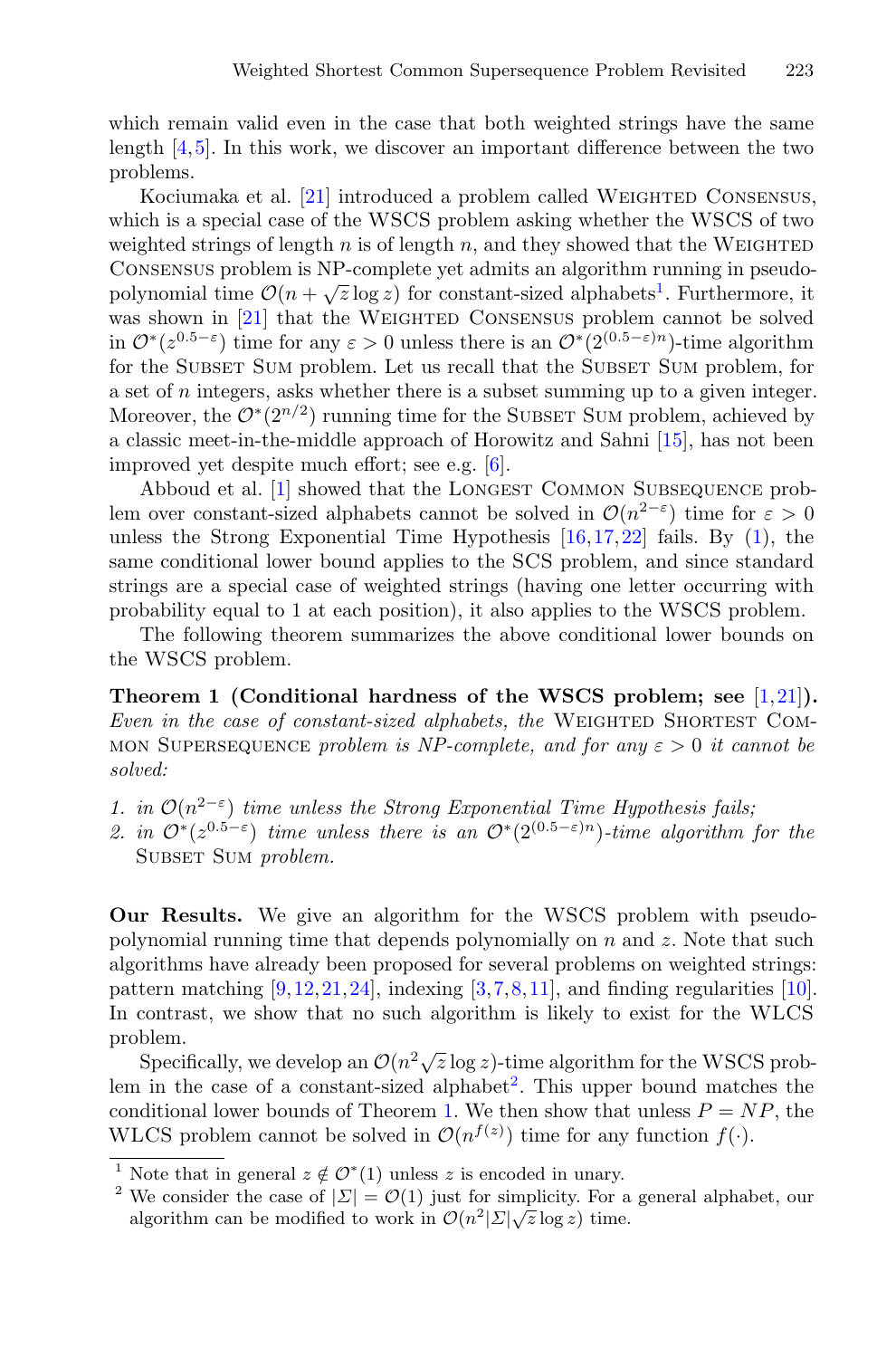**Model of Computations.** We assume the word RAM model with word size  $w = \Omega(\log n + \log z)$ . We consider the log-probability representation of weighted sequences, that is, we assume that the non-zero probabilities in the weighted sequences and the threshold probability  $\frac{1}{z}$  are all of the form  $c^{\frac{p}{2dw}}$ , where c and d are constants and p is an integer that fits in  $\mathcal{O}(1)$  machine words.

## **2 Preliminaries**

A *weighted string*  $W = W[1] \cdots W[n]$  of length  $|W| = n$  over alphabet  $\Sigma$  is a sequence of sets of the form

$$
W[i] = \{ (c, \ \pi_i^{(W)}(c)) \ : \ c \in \Sigma \}.
$$

Here,  $\pi_i^{(W)}(c)$  is the occurrence probability of the letter c at the position  $i \in$  $[1..n]^3$  These values are non-negative and sum up to 1 for a given index i.

By  $W[i..j]$  we denote the weighted *substring*  $W[i] \cdots W[j]$ ; it is called a prefix if  $i = 1$  and a suffix if  $j = |W|$ .

The *probability of matching* of a string S with a weighted string W, with  $|S| = |W| = n$ , is

$$
\mathcal{P}(S,W) = \prod_{i=1}^{n} \pi_i^{(W)}(S[i]) = \prod_{i=1}^{n} \mathcal{P}(S[i] = W[i]).
$$

We say that a (standard) string S *matches a weighted string* W *with probability at least*  $\frac{1}{z}$ , denoted by  $S \approx_z W$ , if  $\mathcal{P}(S, W) \geq \frac{1}{z}$ . We also denote

$$
\text{Matched}_{z}(W) = \{ S \in \Sigma^{n} : \mathcal{P}(S, W) \ge \frac{1}{z} \}.
$$

For a string S we write  $W \subseteq_{z} S$  if  $S' \approx_{z} W$  for some subsequence S' of S. Similarly we write  $S \subseteq_{z} W$  if  $S \approx_{z} W'$  for some subsequence W' of W.

Our main problem can be stated as follows.

<span id="page-3-0"></span>WEIGHTED SHORTEST COMMON SUPERSEQUENCE  $(WSCS(W_1, W_2, z))$ **Input:** Weighted strings  $W_1$  and  $W_2$  of length up to n and a threshold  $\frac{1}{z}$ . **Output:** A shortest standard string S such that  $W_1 \subseteq_z S$  and  $W_2 \subseteq_z S$ .

*Example 2.* If the alphabet is  $\Sigma = {\mathbf{a}, \mathbf{b}}$ , then we write the weighted string as  $W = [p_1, p_2, \dots, p_n]$ , where  $p_i = \pi_i^{(W)}(a)$ ; in other words,  $p_i$  is the probability that the *i*th letter  $W[i]$  is a. For

$$
W_1 = [1, 0.2, 0.5], W_2 = [0.2, 0.5, 1], \text{ and } z = \frac{5}{2},
$$

we have  $WSCS(W_1, W_2, z) =$  baba since  $W_1 \subseteq_z$  baba,  $W_2 \subseteq_z$  baba (the witness subsequences are underlined), and baba is a shortest string with this property.

<sup>&</sup>lt;sup>3</sup> For any two integers  $\ell \leq r$ , we use  $[\ell \dots r]$  to denote the integer range  $\{\ell, \dots, r\}$ .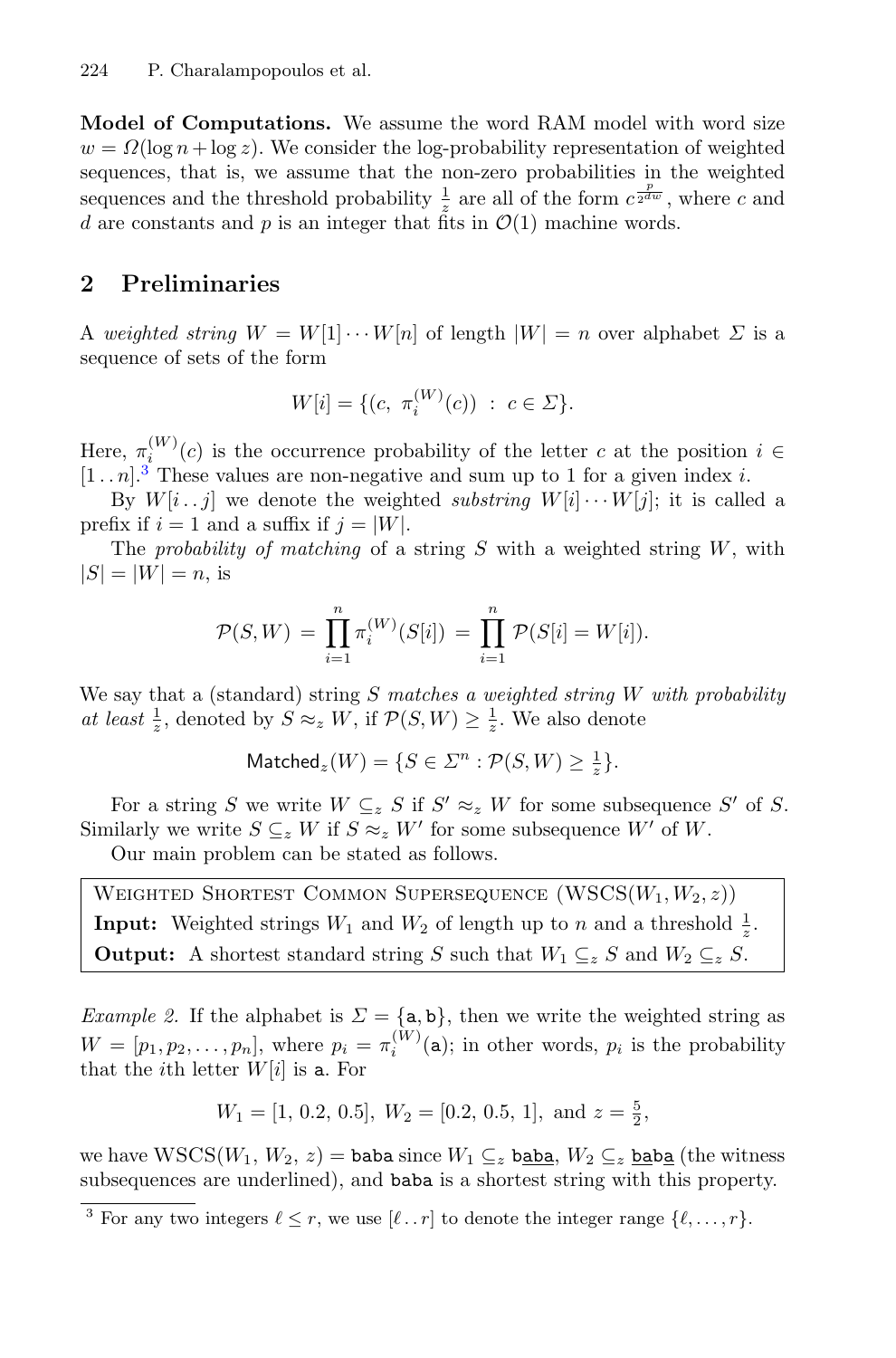<span id="page-4-0"></span>We first show a simple solution to WSCS based on the following facts.

**Observation 3 (Amir et al.** [\[3\]](#page-15-5)**).** *Every weighted string* W *matches at most* z standard strings with probability at least  $\frac{1}{z}$ , *i.e.*,  $|\textsf{Matched}_z(W)| \leq z$ .

<span id="page-4-1"></span>**Lemma 4.** *The set* Matched<sub>z</sub>(W) *can be computed in*  $\mathcal{O}(nz)$  *time if*  $|\Sigma| = \mathcal{O}(1)$ *.* 

*Proof.* If  $S \in \text{Matched}_z(W)$ , then  $S[1 \tildot i] \in \text{Matched}_z(W[1 \tildot i])$  for every index i. Hence, the algorithm computes the sets Matched<sub>z</sub> for subsequent prefixes of W. Each string  $S \in \text{Matched}_z(W[1 \dots i])$  is represented as a triple  $(c, p, S')$ , where  $c = S[i]$  is the last letter of  $S, p = \mathcal{P}(S, W[1\ldots i]),$  and  $S' = S[1\ldots i-1]$  points to an element of Matched<sub>z</sub>(W[1..i−1]). Such a triple is represented in  $\mathcal{O}(1)$  space.

Assume that  ${\sf Matched}_{z}(W[1..i-1])$  has already been computed. Then, for every  $S' = (c', p', S'') \in \mathsf{Matched}_z(W[1 \dots i-1])$  and every  $c \in \Sigma$ , if  $p := p' \cdot$  $\pi_i^{(W)}(c) \geq \frac{1}{z}$ , then the algorithm adds  $(c, p, S')$  to Matched<sub>z</sub> $(W[1..i])$ .

By Observation [3,](#page-4-0)  $|\text{Matched}_z(W[1 \dots i-1])| \leq z$  and  $|\text{Matched}_z(W[1 \dots i])| \leq z$ . Hence, the  $\mathcal{O}(nz)$  time complexity follows.

**Proposition 5.** *The* WSCS *problem can be solved in*  $O(n^2z^2)$  *time if*  $|\Sigma|$  =  $\mathcal{O}(1)$ .

*Proof.* The algorithm builds Matched<sub>z</sub>( $W_1$ ) and Matched<sub>z</sub>( $W_2$ ) using Lemma [4.](#page-4-1) These sets have size at most  $z$  by Observation [3.](#page-4-0) The result is the shortest string in

 $\{SCS(S_1, S_2) : S_1 \in \text{Matched}_z(W_1), S_2 \in \text{Matched}_z(W_2)\}.$ 

Recall that the SCS of two strings can be computed in  $\mathcal{O}(n^2)$  time using a standard dynamic programming algorithm [13] standard dynamic programming algorithm [\[13\]](#page-16-2). 

We substantially improve upon this upper bound in Sects. [3](#page-5-0) and [4.](#page-8-0)

#### **2.1 Meet-in-the-Middle Technique**

In the decision version of the KNAPSACK problem, we are given  $n$  items with weights  $w_i$  and values  $v_i$ , and we seek for a subset of items with total weight up to  $W$  and total value at least  $V$ . In the classic meet-in-the-middle solution to the Knapsack problem by Horowitz and Sahni [\[15](#page-16-6)], the items are divided into two sets  $S_1$  and  $S_2$  of sizes roughly  $\frac{1}{2}n$ . Initially, the total value and the total weight is computed for every subset of elements of each set  $S_i$ . This results in two sets A, B, each with  $\mathcal{O}(2^{n/2})$  pairs of numbers. The algorithm needs to pick a pair from each set such that the first components of the pairs sum up to at most  $W$  and the second components sum up to at least  $V$ . This problem can be solved in linear time w.r.t. the set sizes provided that the pairs in both sets A and B are sorted by the first component.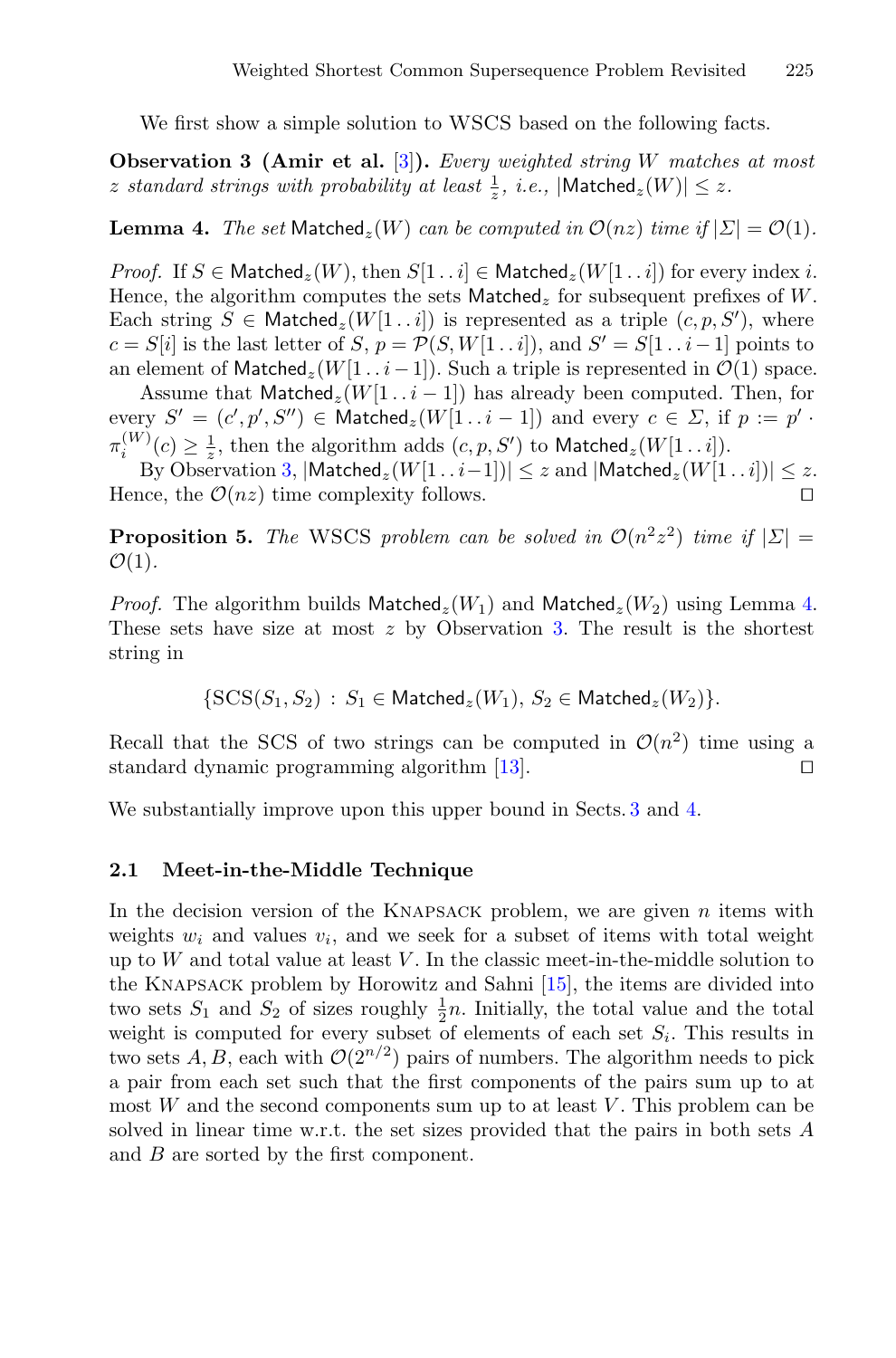Let us introduce a modified version this problem.

 $MERGE(A, B, w)$ **Input:** Two sets A and B of points in 2 dimensions and a threshold w. **Output:** Do there exist  $(x_1, y_1) \in A$ ,  $(x_2, y_2) \in B$  such that  $x_1x_2, y_1y_2 \geq w$ ?

A linear-time solution to this problem is the same as for the problem in the meet-in-the-middle solution for Knapsack. However, for completeness we prove the following lemma (see also  $[21, \text{Lemma } 5.6]$  $[21, \text{Lemma } 5.6]$ ):

**Lemma 6 (Horowitz and Sahni** [\[15](#page-16-6)]**).** *The* Merge *problem can be solved in linear time assuming that the points in* A *and* B *are sorted by the first component.*

*Proof.* A pair  $(x, y)$  is *irrelevant* if there is another pair  $(x', y')$  in the same set such that  $x' \geq x$  and  $y' \geq y$ . Observe that removing an irrelevant point from A or B leads to an equivalent instance of the Merge problem.

Since the points in  $A$  and  $B$  are sorted by the first component, a single scan through these pairs suffices to remove all irrelevant elements. Next, for each  $(x, y) \in A$ , the algorithm computes  $(x', y') \in B$  such that  $x' \geq w/x$  and additionally  $x'$  is smallest possible. As the irrelevant elements have been removed from B, this point also maximizes y' among all pairs satisfying  $x' \geq w/x$ . If the elements  $(x, y)$  are processed by non-decreasing values x, the values x' do not increase, and thus the points  $(x', y')$  can be computed in  $\mathcal{O}(|A| + |B|)$  time in total.

## <span id="page-5-0"></span>**3 Dynamic Programming Algorithm for WSCS**

Our algorithm is based on dynamic programming. We start with a less efficient procedure and then improve it in the next section. Henceforth, we only consider computing the length of the WSCS; an actual common supersequence of this length can be recovered from the dynamic programming using a standard approach (storing the parent of each state).

For a weighted string  $W$ , we introduce a data structure that stores, for every index i, the set  $\{\mathcal{P}(S, W[1..i]) : S \in \text{Matched}_{\mathcal{Z}}(W[1..i])\}$  represented as an array of size at most  $z$  (by Observation [3\)](#page-4-0) with entries in the increasing order. This data structure is further denoted as  $Freq_i(W, z)$ . Moreover, for each element  $p \in \text{Freq}_{i+1}(W, z)$  and each letter  $c \in \Sigma$ , a pointer to  $p' = p/\pi_{i+1}^{(W)}(c)$  in *Freq*<sub>i</sub>(W, z) is stored provided that  $p' \in Freg_i(W, z)$ . A proof of the next lemma is essentially the same as of Lemma [4.](#page-4-1)

<span id="page-5-1"></span>**Lemma 7.** For a weighted string W of length n, the arrays Freq<sub>i</sub>(W, z), with  $i \in [1..n]$ , can be constructed in  $\mathcal{O}(nz)$  total time if  $|\Sigma| = \mathcal{O}(1)$ .

*Proof.* Assume that  $Freq_i(W, z)$  is computed. For every  $c \in \Sigma$ , we create a list

$$
L_c = \{p \cdot \pi_{i+1}^{(W)}(c) \, : \, p \in \text{Freq}_i(W, z), \, p \cdot \pi_{i+1}^{(W)}(c) \ge \frac{1}{z}\}.
$$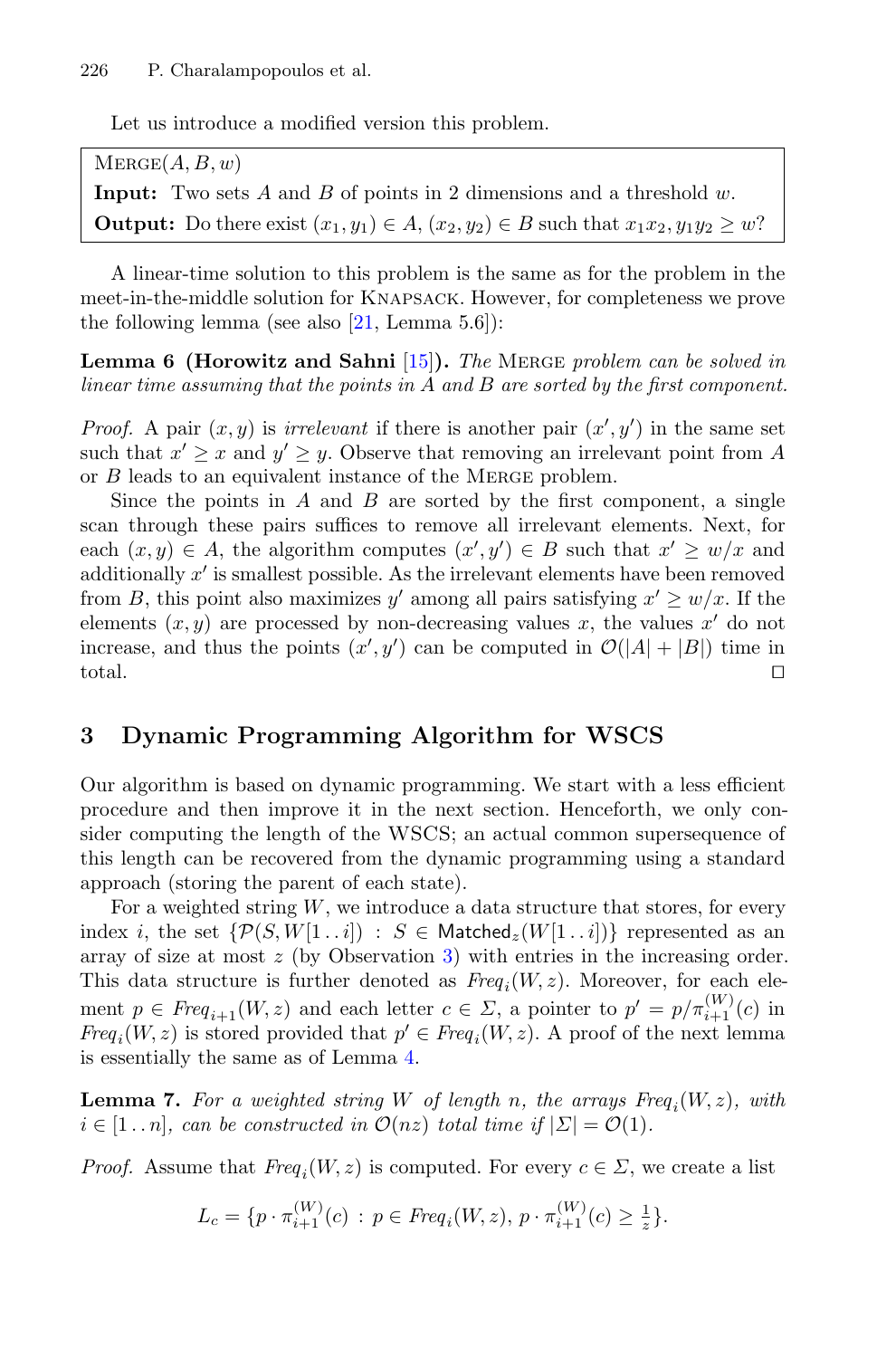The lists are sorted since  $Freq_i(W, z)$  was sorted. Then  $Freq_{i+1}(W, z)$  can be computed by merging all the lists  $L_c$  (removing duplicates). This can be done in  $\mathcal{O}(z)$  time since  $\sigma = \mathcal{O}(1)$ . The desired pointers can be computed within the same time complexity. same time complexity. 

Let us extend the WSCS problem in the following way:

 ${\rm WSCS}'(W_1, W_2, \ell, p, q)$ :

**Input:** Weighted strings  $W_1, W_2$ , an integer  $\ell$ , and probabilities p, q. **Output:** Is there a string S of length  $\ell$  with subsequences  $S_1$  and  $S_2$  such that  $\mathcal{P}(S_1, W_1) = p$  and  $\mathcal{P}(S_2, W_2) = q$ ?

In the following, a *state* in the dynamic programming denotes a quadruple  $(i, j, \ell, p)$ , where  $i \in [0..|W_1|], j \in [0..|W_2|], \ell \in [0..|W_1|+|W_2|]$ , and  $p \in$  $Freq_i(W_1, z)$ .

<span id="page-6-2"></span>**Observation 8.** *There are*  $\mathcal{O}(n^3z)$  *states.* 

In the dynamic programming, for all states  $(i, j, \ell, p)$ , we compute

<span id="page-6-1"></span>
$$
\mathbf{DP}[i, j, \ell, p] = \max\{q : \mathbf{WSCS}'(W_1[1..i], W_2[1..j], \ell, p, q) = \mathbf{true}\}.
$$
 (2)

Let us denote  $\pi_i^k(c) = \pi_i^{(W_k)}(c)$ . Initially, the array **DP** is filled with zeroes, except that the values  $\mathbf{DP}[0, 0, \ell, 1]$  for  $\ell \in [0..|W_1| + |W_2|]$  are set to 1. In order to cover corner cases, we assume that  $\pi_0^1(c) = \pi_0^2(c) = 1$  for any  $c \in \Sigma$ and that  $\mathbf{DP}[i, j, \ell, p] = 0$  if  $(i, j, \ell, p)$  is not a state. The procedure Compute implementing the dynamic-programming algorithm is shown as Algorithm [1.](#page-6-0)

## <span id="page-6-0"></span>**Algorithm 1.** Compute $(W_1, W_2, z)$

```
for \ell = 0 to |W_1| + |W_2| do
    \mathbf{DP}[0, 0, \ell, 1] := 1;foreach state (i, j, \ell, p) in lexicographic order do
     foreach c ∈ Σ do
          x := \pi_i^1(c); y := \pi_j^2(c);\mathbf{DP}[i, j, \ell, p] := \max\{\mathbf{DP}[i, j, \ell, p],\mathbf{DP}[i-1, j, \ell-1, \frac{p}{x}],y \cdot \mathbf{DP}[i, j-1, \ell-1, p],y \cdot \mathbf{DP}[i-1, j-1, \ell-1, \frac{p}{x}]};
return min \{\ell : {\bf DP}[|W_1|, |W_2|, \ell, p] \geq \frac{1}{z} for some p \in \text{Freq}_{|W_1|}(W_1, z)\},
```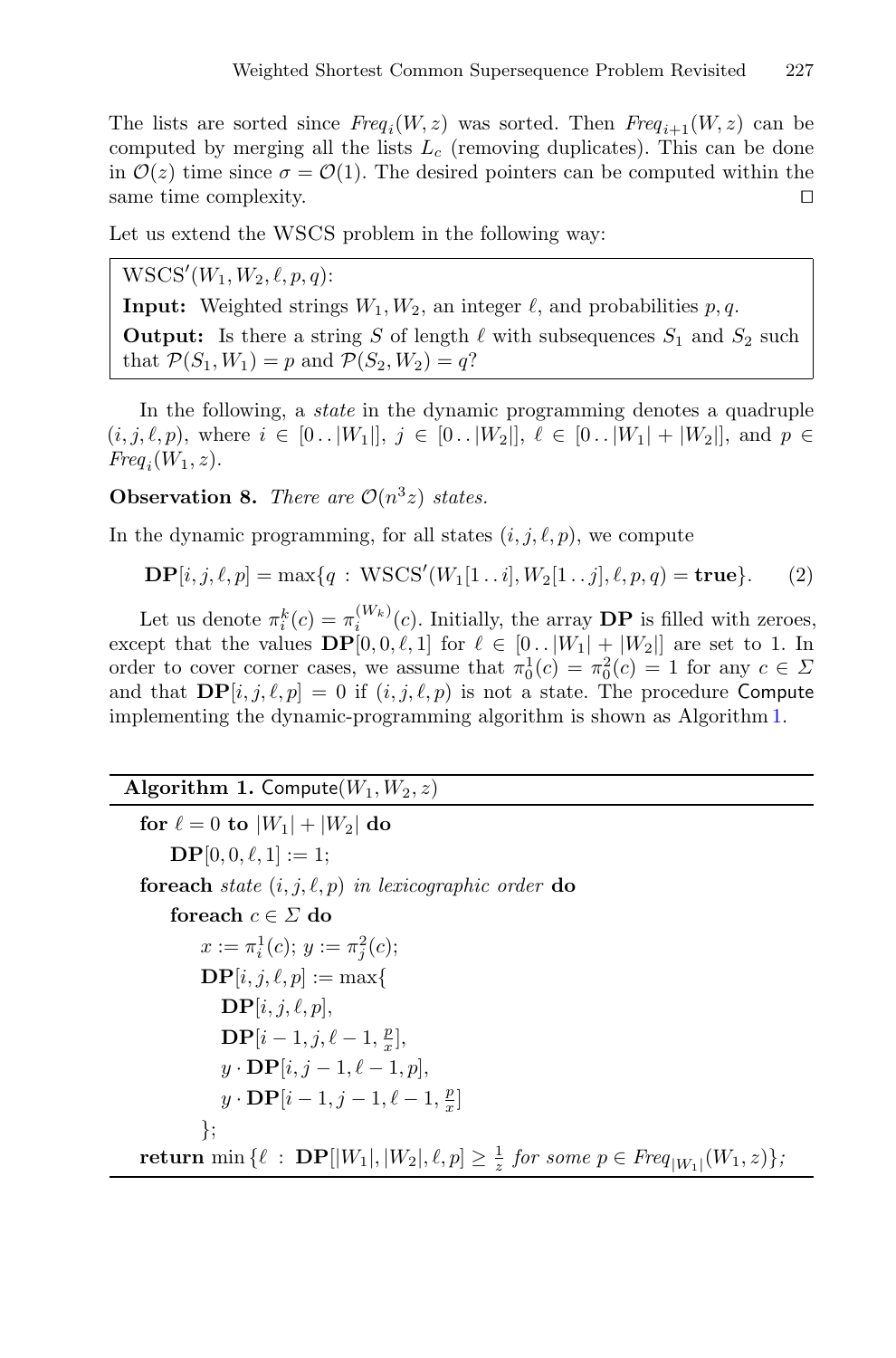<span id="page-7-0"></span>The correctness of the algorithm is implied by the following lemma:

**Lemma 9 (Correctness of Algorithm** [1](#page-6-0)**).** *The array* **DP** *satisfies* [\(2\)](#page-6-1)*. In particular,* Compute $(W_1, W_2, z) = \text{WSCS}(W_1, W_2, z)$ .

*Proof.* The proof that **DP** satisfies [\(2\)](#page-6-1) goes by induction on  $i + j$ . The base case of  $i + j = 0$  holds trivially. It is simple to verify the cases that  $i = 0$  or  $j = 0$ . Let us henceforth assume that  $i > 0$  and  $j > 0$ .

We first show that

$$
\mathbf{DP}[i, j, \ell, p] \le \max\{q : \mathbf{WSCS}'(W_1[1\mathinner{.\,.} i], W_2[1\mathinner{.\,.} j], \ell, p, q) = \mathbf{true}\}.
$$

The value  $q = \mathbf{DP}[i, j, \ell, p]$  was derived from  $\mathbf{DP}[i-1, j, \ell-1, p/x] = q$ , or **DP**[ $i, j - 1, \ell - 1, p$ ] =  $q/y$ , or **DP**[ $i - 1, j - 1, \ell - 1, p/x$ ] =  $q/y$ , where  $x = \pi_i^1(c)$ and  $y = \pi_j^2(c)$  for some  $c \in \Sigma$ . In the first case, by the inductive hypothesis, there exists a string T that is a solution to  $WSCS'(W_1[1\ldots i-1], W_2[1\ldots j], \ell-1, p/x, q)$ . That is, T has subsequences  $T_1$  and  $T_2$  such that

$$
\mathcal{P}(T_1, W_1[1 \dots i-1]) = p/x
$$
 and  $\mathcal{P}(T_2, W_2[1 \dots j]) = q$ .

Then, for  $S = T_c$ ,  $S_1 = T_1c$ , and  $S_2 = T_2$ , we indeed have

$$
\mathcal{P}(S_1, W_1[1..i]) = p
$$
 and  $\mathcal{P}(S_2, W_2[1..j]) = q$ .

The two remaining cases are analogous.

Let us now show that

$$
\mathbf{DP}[i, j, \ell, p] \ge \max\{q : \mathbf{WSCS}'(W_1[1\mathinner{.\,.} i], W_2[1\mathinner{.\,.} j], \ell, p, q) = \mathbf{true}\}.
$$

Assume a that string S is a solution to  $WSCS'(W_1[1\ldots i], W_2[1\ldots j], \ell, p, q)$ . Let  $S_1$  and  $S_2$  be the subsequences of S such that  $\mathcal{P}(S_1, W_1) = p$  and  $\mathcal{P}(S_2, W_2) = q$ .

Let us first consider the case that  $S_1[i] = S[\ell] \neq S_2[j]$ . Then  $T_1 = S_1[1 \dots i-1]$ and  $T_2 = S_2$  are subsequences of  $T = S[1..\ell - 1]$ . We then have

$$
p' := \mathcal{P}(T_1, W_1[1 \dots i-1]) = p/\pi_i^1(S_1[i]).
$$

By the inductive hypothesis,  $\mathbf{DP}[i-1, j, \ell-1, p'] \geq q$ . Hence,  $\mathbf{DP}[i, j, \ell, p] \geq q$ because  $\mathbf{DP}[i-1, j, \ell-1, p']$  is present as the second argument of the maximum in the dynamic programming algorithm for  $c = S[\ell].$ 

The cases that  $S_1[i] \neq S[\ell] = S_2[j]$  and that  $S_1[i] = S[\ell] = S_2[j]$  rely on the values  $\mathbf{DP}[i, j-1, \ell-1, p] \ge q/y$  and  $\mathbf{DP}[i-1, j-1, \ell-1, p/x] \ge q/y$ , respectively.

Finally, the case that  $S_1[i] \neq S[\ell] \neq S_2[j]$  is reduced to one of the previous cases by changing  $S[\ell]$  to  $S_1[i]$  so that S is still a supersequence of  $S_1$  and  $S_2$ and a solution to  $WSCS'(W_1[1\mathinner{.\,.} i], W_2[1\mathinner{.\,.} j], \ell, p, q)$ .

<span id="page-7-1"></span>**Proposition 10.** *The* WSCS *problem can be solved in*  $\mathcal{O}(n^3z)$  *time if*  $|\Sigma|$  =  $\mathcal{O}(1)$ .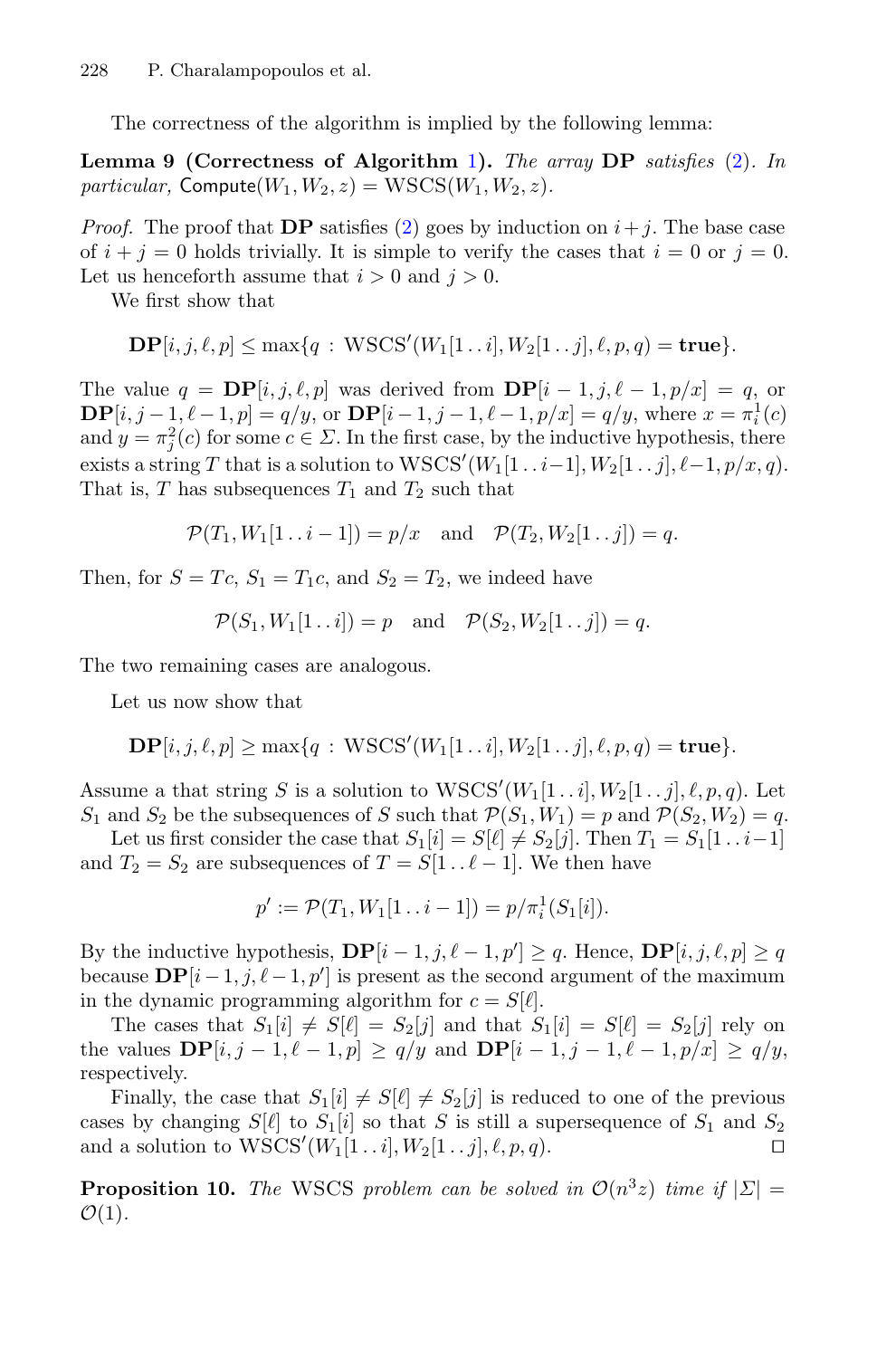*Proof.* The correctness follows from Lemma [9.](#page-7-0) As noted in Observation [8,](#page-6-2) the dynamic programming has  $\mathcal{O}(n^3z)$  states. The number of transitions from a single state is constant provided that  $|\Sigma| = \mathcal{O}(1)$ .

Before running the dynamic programming algorithm of Proposition [10,](#page-7-1) we construct the data structures  $Freq_i(W_1, z)$  for all  $i \in [1..n]$  using Lemma [7.](#page-5-1) The last dimension in the  $\mathbf{DP}[i, j, \ell, p]$  array can then be stored as a position in *Freq*<sub>i</sub>( $W_1$ , z). The pointers in the arrays *Freq*<sub>i</sub> are used to follow transitions.  $\Box$ 

### <span id="page-8-0"></span>**4 Improvements**

#### $4.1$  First Improvement: Bounds on  $\ell$

Our approach here is to reduce the number of states  $(i, j, \ell, p)$  in Algorithm [1](#page-6-0) from  $\mathcal{O}(n^3z)$  to  $\mathcal{O}(n^2z \log z)$ . This is done by limiting the number of values of  $\ell$ considered for each pair of indices i, j from  $\mathcal{O}(n)$  to  $\mathcal{O}(\log z)$ .

For a weighted string W, we define  $\mathcal{H}(W)$  as a standard string generated by taking the most probable letter at each position, breaking ties arbitrarily. The string  $\mathcal{H}(W)$  is also called the *heavy* string of W. By  $d_H(S,T)$  we denote the Hamming distance of strings  $S$  and  $T$ . Let us recall an observation from [\[21\]](#page-16-5).

**Observation 11** ([\[21](#page-16-5), **Observation 4.3**]). If  $S \approx z$  W for a string S and a *weighted string* W, then  $d_H(S, \mathcal{H}(W)) \leq \log_2 z$ .

The lemma below follows from Observation [11.](#page-8-1)

**Lemma 12.** *If strings*  $S_1$  *and*  $S_2$  *satisfy*  $S_1 \approx z W_1$  *and*  $S_2 \approx z W_2$ *, then* 

<span id="page-8-2"></span><span id="page-8-1"></span> $|SCS(S_1, S_2) - SCS(\mathcal{H}(W_1), \mathcal{H}(W_2))| \leq 2 \log_2 z.$ 

*Proof.* By Observation [11,](#page-8-1)

 $d_H(S_1, \mathcal{H}(W_1)) \leq \log_2 z$  and  $d_H(S_2, \mathcal{H}(W_2)) \leq \log_2 z$ .

Due to the relation [\(1\)](#page-1-0) between LCS and SCS, it suffices to show the following.

*Claim.* Let  $S_1, H_1, S_2, H_2$  be strings such that  $|S_1| = |H_1|$  and  $|S_2| = |H_2|$ . If  $d_H(S_1, H_1) \leq d$  and  $d_H(S_2, H_2) \leq d$ , then  $|LCS(S_1, S_2) - LCS(H_1, H_2)| \leq 2d$ .

*Proof.* Notice that if  $S'_1$ ,  $S'_2$  are strings resulting from  $S_1$ ,  $S_2$  by removing up to d letters from each of them, then  $LCS(S'_1, S'_2) \geq LCS(S_1, S_2) - 2d$ .

We now create strings  $S'_k$  for  $k = 1, 2$ , by removing from  $S_k$  letters at positions i such that  $S_k[i] \neq H_k[i]$ . Then, according to the observation above, we have

$$
LCS(S'_1, S'_2) \geq LCS(S_1, S_2) - 2d.
$$

Any common subsequence of  $S'_1$  and  $S'_2$  is also a common subsequence of  $H_1$  and  $H_2$  since  $S'_1$  and  $S'_2$  are subsequences of  $H_1$  and  $H_2$ , respectively. Consequently,

$$
LCS(H_1, H_2) \geq LCS(S_1, S_2) - 2d.
$$

In a symmetric way, we can show that  $LCS(S_1, S_2) \geq LCS(H_1, H_2) - 2d$ . This completes the proof of the claim. □ completes the proof of the claim.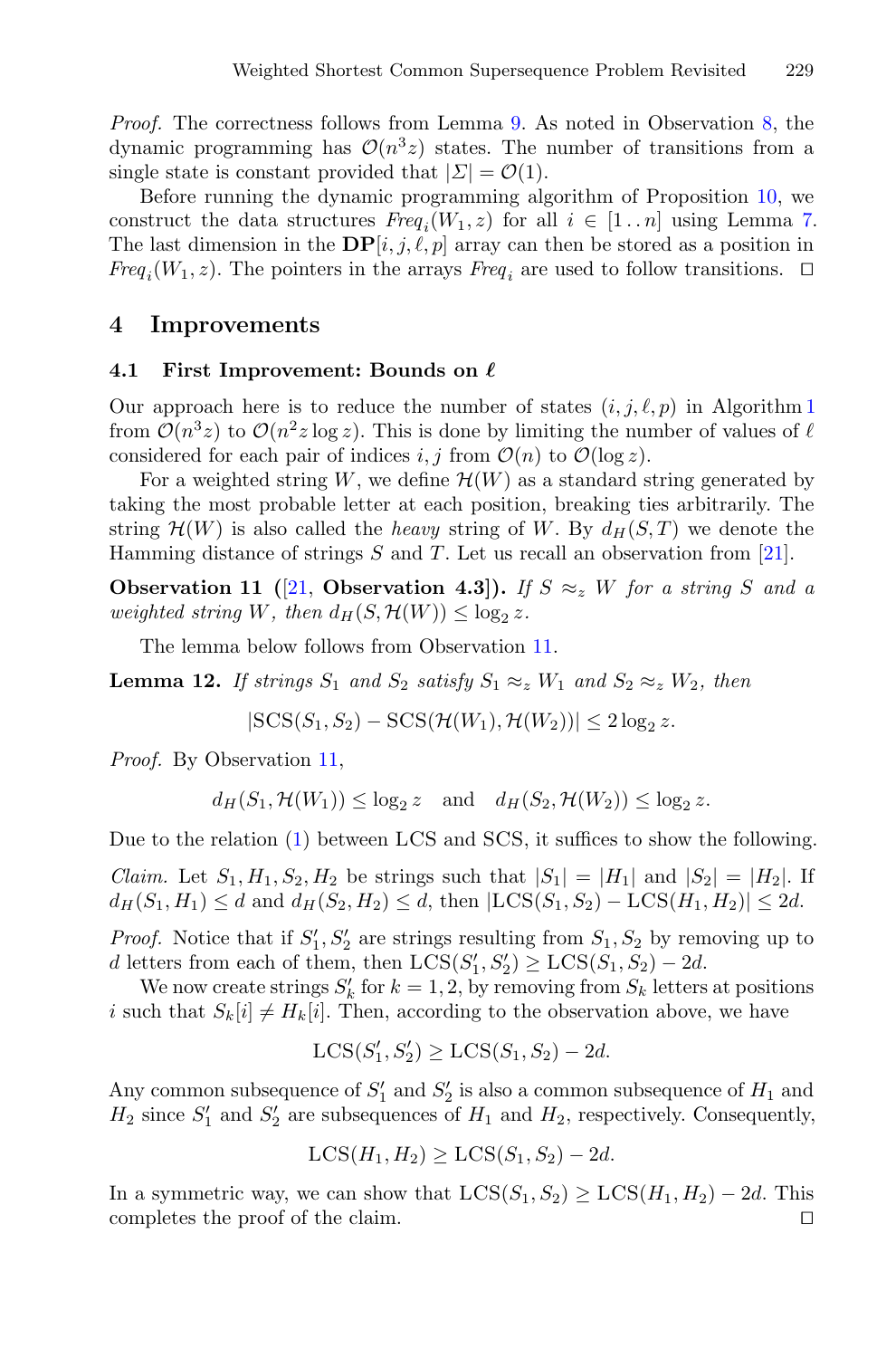We apply the claim for  $H_1 = \mathcal{H}(W_1)$ ,  $H_2 = \mathcal{H}(W_2)$ , and  $d = \log_2 z$ . Let us make the following simple observation.

**Observation 13.** If  $S = \text{WSCS}(W_1, W_2, z)$ , then  $S = \text{SCS}(S_1, S_2)$  for some *strings*  $S_1$  *and*  $S_2$  *such that*  $W_1 \subseteq_z S_1$  *and*  $W_2 \subseteq_z S_2$ *.* 

Using Lemma [12,](#page-8-2) we refine the previous algorithm as shown in Algorithm [2.](#page-9-0)

#### **Algorithm 2.** Improved $1(W_1, W_2, z)$

<span id="page-9-0"></span>In the beginning, we apply the classic  $\mathcal{O}(n^2)$ -time dynamic-programming solution to the standard SCS problem on  $H_1 = \mathcal{H}(W_1)$  and  $H_2 = \mathcal{H}(W_2)$ . It computes a 2D array T such that

$$
T[i,j] = \mathrm{SCS}(H_1[1\mathinner{.\,.} i], H_2[1\mathinner{.\,.} j]).
$$

Let us denote an interval

$$
L[i, j] = [T[i, j] - \lfloor 2 \log_2 z \rfloor \ \dots \ T[i, j] + \lfloor 2 \log_2 z \rfloor].
$$

We run the dynamic programming algorithm Compute restricted to states  $(i, j, \ell, p)$  with  $\ell \in L[i, j]$ .

Let  $\mathbf{DP}'$  denote the resulting array, restricted to states satisfying  $\ell \in L[i, j]$ . We return  $\min \{ \ell : {\bf DP'}[|W_1|, |W_2|, \ell, p] \geq \frac{1}{z} \text{ for some } p \in \text{Freq}_{|W_1|}(W_1, z) \}.$ 

<span id="page-9-1"></span>**Lemma 14 (Correctness of Algorithm** [2](#page-9-0)). For every state  $(i, j, \ell, p)$ , an *inequality*  $\mathbf{DP}'[i, j, \ell, p] \leq \mathbf{DP}[i, j, \ell, p]$  *holds. Moreover, if*  $S = \text{SCS}(S_1, S_2)$ *,*  $|S| = \ell$ ,  $\mathcal{P}(S_1, W_1[1 \dots i]) = p \ge \frac{1}{z}$  and  $\mathcal{P}(S_2, W_2[1 \dots j]) = q \ge \frac{1}{z}$ , then  $\mathbf{DP}'[i, j, \ell, p] \geq q$ . Consequently, Improved $1(W_1, W_2, z) = \text{WSCS}(W_1, W_2, z)$ .

*Proof.* A simple induction on  $i + j$  shows that the array  $DP'$  is lower bounded by **DP**. This is because Algorithm [2](#page-9-0) is restricted to a subset of states considered by Algorithm [1,](#page-6-0) and because  $\mathbf{DP}'[i, j, \ell, p]$  is assumed to be 0 while  $\mathbf{DP}[i, j, \ell, p] \ge 0$ for states  $(i, j, \ell, p)$  ignored in Algorithm [2.](#page-9-0)

We prove the second part of the statement also by induction on  $i + j$ . The base cases satisfying  $i = 0$  or  $j = 0$  can be verified easily, so let us henceforth assume that  $i > 0$  and  $j > 0$ .

First, consider the case that  $S_1[i] = S[\ell] \neq S_2[j]$ . Let  $T = S[1 \dots \ell - 1]$  and  $T_1 = S_1[1 \dots i - 1]$ . We then have

$$
p' := \mathcal{P}(T_1, W_1[1 \dots i-1]) = p/\pi_i^1(S_1[i]).
$$

*Claim.* If  $S_1[i] = S[\ell] \neq S_2[j]$ , then  $T = \text{SCS}(T_1, S_2)$ .

*Proof.* Let us first show that T is a common supersequence of  $T_1$  and  $S_2$ . Indeed, if  $T_1$  was not a subsequence of T, then  $T_1S_1[i] = S_1$  would not be a subsequence of  $TS_1[i] = S$ , and if  $S_2$  was not a subsequence of T, then it would not be a subsequence of  $TS_1[i] = S$  since  $S_1[i] \neq S_2[j]$ .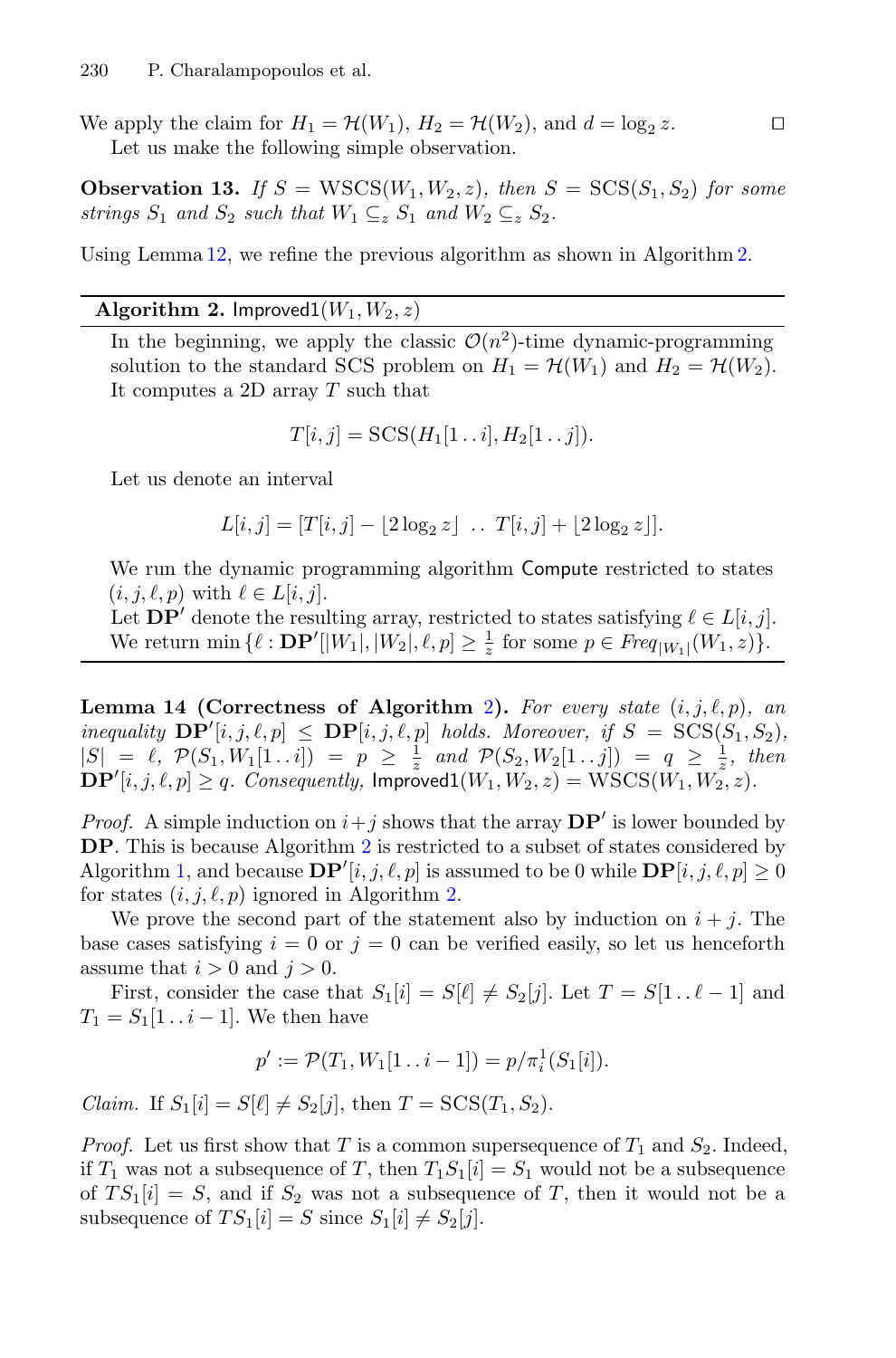Finally, if  $T_1$  and  $S_2$  had a common supersequence T' shorter than T, then  $T'S_1[i]$  would be a common supersequence of  $S_1$  and  $S_2$  shorter than  $S$ .

By the claim and the inductive hypothesis,  $\mathbf{DP}'[i-1, j, \ell-1, p'] \geq q$ . Hence,  $\mathbf{DP}'[i, j, \ell, p] \geq q$  due to the presence of the second argument of the maximum in the dynamic programming algorithm for  $c = S[\ell]$ . Note that  $(i, j, \ell, p)$  is a state in Algorithm [2](#page-9-0) since  $\ell \in L[i, j]$  follows from Lemma [12.](#page-8-2)

The cases that  $S_1[i] \neq S[\ell] = S_2[j]$  and that  $S_1[i] = S[\ell] = S_2[j]$  use the values  $\mathbf{DP}'[i, j-1, \ell-1, p] \ge q/y$  and  $\mathbf{DP}'[i-1, j-1, \ell-1, p/x] \ge q/y$ , respectively. Finally, the case that  $S_1[i] \neq S[\ell] \neq S_2[j]$  is impossible as  $S = \text{SCS}(S_1, S_2)$ .  $\Box$ 

*Example 15.* Let  $W_1 = [1, 0], W_2 = [0]$  (using the notation from Example [2\)](#page-3-0), and  $z \geq 1$ . The only strings that match  $W_1$  and  $W_2$  are  $S_1 =$  ab and  $S_2 =$  b, respectively. We have  $\mathbf{DP}[2, 1, 3, 1] = 1$  which corresponds, in particular, to a solution  $S =$  abb which is not an SCS of  $S_1$  and  $S_2$ . However,  $\mathbf{DP}[2,1,2,1] =$ **DP**<sup>'</sup>[2, 1, 2, 1] = 1 which corresponds to  $S = ab = SCS(S_1, S_2)$ .

<span id="page-10-0"></span>**Proposition 16.** *The* WSCS *problem can be solved in*  $O(n^2z \log z)$  *time if*  $|\Sigma| = \mathcal{O}(1)$ .

*Proof.* The correctness of the algorithm follows from Lemma [14.](#page-9-1) The number of states is now  $\mathcal{O}(n^2z \log z)$  and thus so is the number of considered transitions.  $\Box$ 

#### **4.2 Second Improvement: Meet in the Middle**

<span id="page-10-1"></span>The second improvement is to apply a meet-in-the-middle approach, which is possible due to following observation resembling Observation 6.6 in [\[21\]](#page-16-5).

**Observation 17.** If  $S \approx z W$  for a string S and weighted string W of length n, *then there exists a position*  $i \in [1..n]$  *such that* 

<sup>S</sup>[1 ..i <sup>−</sup> 1] <sup>≈</sup><sup>√</sup><sup>z</sup> <sup>W</sup>[1 ..i <sup>−</sup> 1] *and* <sup>S</sup>[<sup>i</sup> + 1 ..n] <sup>≈</sup><sup>√</sup><sup>z</sup> <sup>W</sup>[<sup>i</sup> + 1 ..n].

*Proof.* Select i as the maximum index with  $S[1 \tldots i-1] \approx \bar{K} W[1 \tldots i-1]$ .

We first use dynamic programming to compute two arrays,  $\overrightarrow{DP}$  and  $\overleftarrow{DP}$ . The array  $\overrightarrow{DP}$  contains a subset of states from  $DP'$ ; namely the ones that satisfy  $p \geq \frac{1}{\sqrt{z}}$ . The array  $\overleftarrow{DP}$  is an analogous array defined for suffixes of  $W_1$  and  $W_2$ . Formally, we compute  $\overrightarrow{DP}$  for the reversals of  $W_1$  and  $W_2$ , denoted as  $\overrightarrow{DP}^R$ , and set  $\overrightarrow{DP}[i, j, \ell, p] = \overrightarrow{DP}^{R}[|W_1| + 1 - i, |W_2| + 1 - j, \ell, p]$ . Proposition [16](#page-10-0) yields

**Observation 18.** *Arrays*  $\overrightarrow{DP}$  *and*  $\overleftarrow{DP}$  *can be computed in*  $O(n^2\sqrt{z}\log z)$  *time.*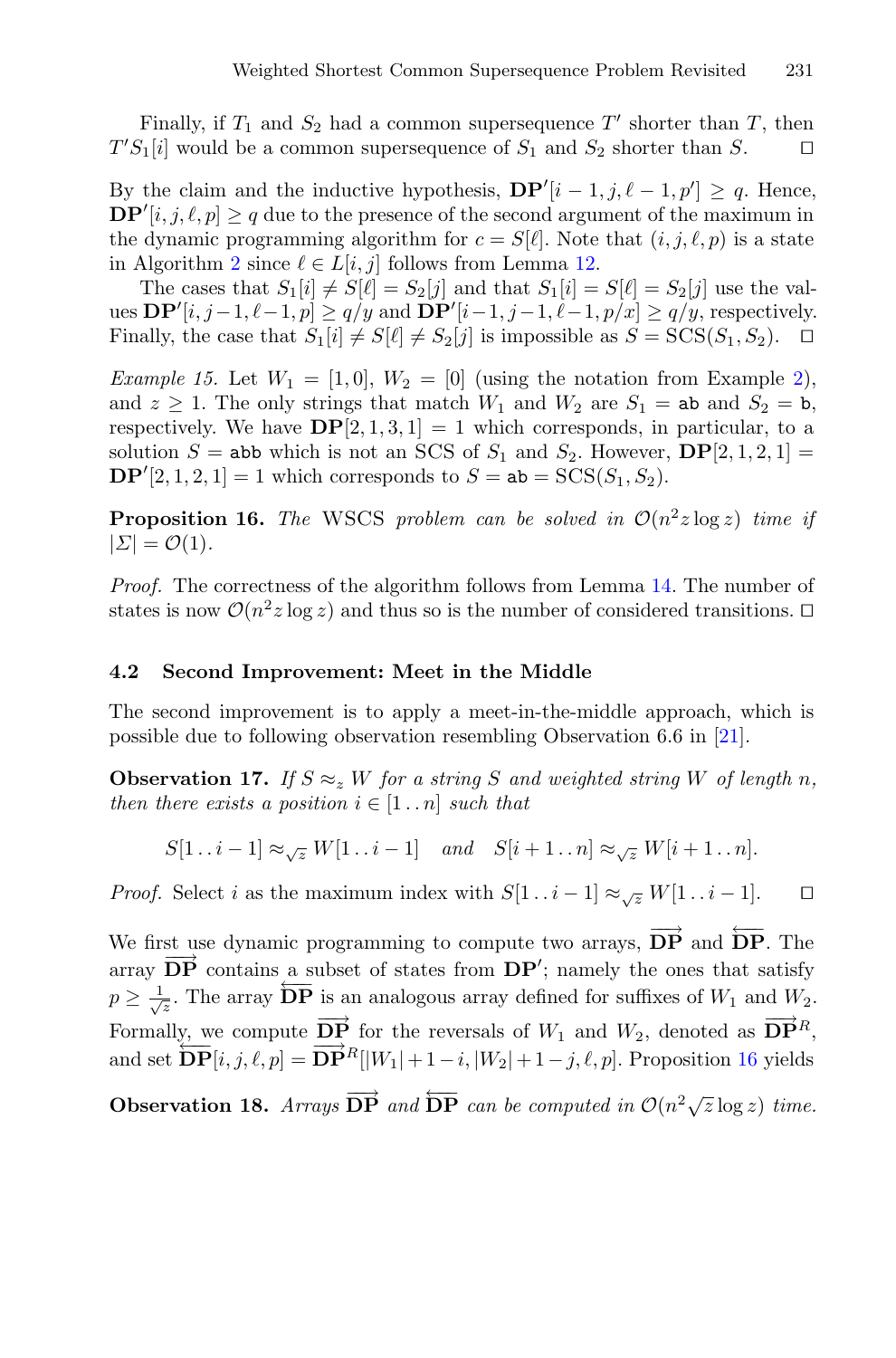Henceforth, we consider only a simpler case in which there exists a solution S to  $WSCS(W_1, W_2, z)$  with a decomposition  $S = S_L \cdot S_R$  such that

<span id="page-11-1"></span>
$$
W_1[1\mathinner{.\,.} i] \subseteq \mathop{\text{I}}\nolimits_{\sqrt{z}} S_L \quad \text{and} \quad W_1[i+1\mathinner{.\,.} |W_1|] \subseteq \mathop{\text{I}}\nolimits_{\sqrt{z}} S_R \tag{3}
$$

holds for some  $i \in [0..|W_1|]$ .

In the pseudocode, we use the array  $L[i, j]$  from the first improvement, denoted here as  $\overrightarrow{L}[i, j]$ , and a symmetric array  $\overleftarrow{L}$  from right to left, i.e.:

$$
\overleftarrow{T}[i,j] = \text{SCS}(\mathcal{H}(W_1)[i\mathinner{.\,.} |W_1|], \mathcal{H}(W_2)[j\mathinner{.\,.} |W_2|]),
$$
  

$$
\overleftarrow{L}[i,j] = [\overleftarrow{T}[i,j] - \lfloor 2\log_2 z \rfloor \cdot \cdot \overleftarrow{T}[i,j] + \lfloor 2\log_2 z \rfloor].
$$

Algorithm [3](#page-11-0) is applied for every  $i \in [0..|W_1|]$  and  $j \in [0..|W_2|]$ .

## <span id="page-11-0"></span>**Algorithm 3.** Improved  $2(W_1, W_2, z, i, j)$

 $res := \infty$ ;  ${\bf forceach}\,\,\ell_L\in \overrightarrow{L}[i,j],\,\ell_R\in \overleftarrow{L}[i+1,j+1] \;{\bf do}$  $A := \{(p, q) : \overrightarrow{DP}|i, j, \ell_L, p| = q\};\$  $B := \{(p,q) : \overrightarrow{DP}|i+1,j+1,\ell_R,p| = q\};\$ **if**  $MERGE(A, B, z)$  **then**  $res := \min(res, \ell_L + \ell_R);$ **return** *res*;

<span id="page-11-2"></span>**Lemma 19 (Correctness of Algorithm** [3](#page-11-0)**).** *Assuming that there is a solution* S to  $WSCS(W_1, W_2, z)$  *that satisfies* [\(3\)](#page-11-1), we have

$$
\mathrm{WSCS}(W_1,W_2,z)=\min_{i,j}(\mathsf{Improved2}(W_1,W_2,z,i,j)).
$$

*Proof.* Assume that  $WSCS(W_1, W_2, z)$  has a solution  $S = S_L \cdot S_R$  that satisfies [\(3\)](#page-11-1) for some  $i \in [0 \dots |W_1|]$  and denote  $\ell_L = |S_L|$ ,  $\ell_R = |S_R|$ . Let  $S'_L$  and  $S'_R$  be subsequences of  $S_L$  and  $S_R$  such that

$$
p_L := \mathcal{P}(S'_L, W_1[1 \dots i]) \ge \frac{1}{\sqrt{z}}
$$
 and  $p_R := \mathcal{P}(S'_R, W_1[i+1 \dots |W_1]]) \ge \frac{1}{\sqrt{z}}$ .

Let  $S^{\prime\prime}_L$  and  $S^{\prime\prime}_R$  be subsequences of  $S_L$  and  $S_R$  such that

$$
\mathcal{P}(S''_L, W_2[1\mathinner{.\,.} j]) = q_L \text{ and } \mathcal{P}(S''_R, W_2[j+1\mathinner{.\,.} |W_2|]) = q_R
$$

for some j and  $q_L q_R \geq \frac{1}{z}$ .

By Lemma [14,](#page-9-1)  $\overrightarrow{DP}[i, j, \ell_L, p_L] \ge q_L$  and  $\overleftarrow{DP}[i + 1, j + 1, \ell_R, p_R] \ge q_R$ . Hence, the set A will contain a pair  $(p_L, q'_L)$  such that  $q'_L \ge q_L$  and the set B will contain a pair  $(p_R, q'_R)$  such that  $q'_R \ge q_R$ . Consequently, MERGE(A, B, z) will return a positive answer.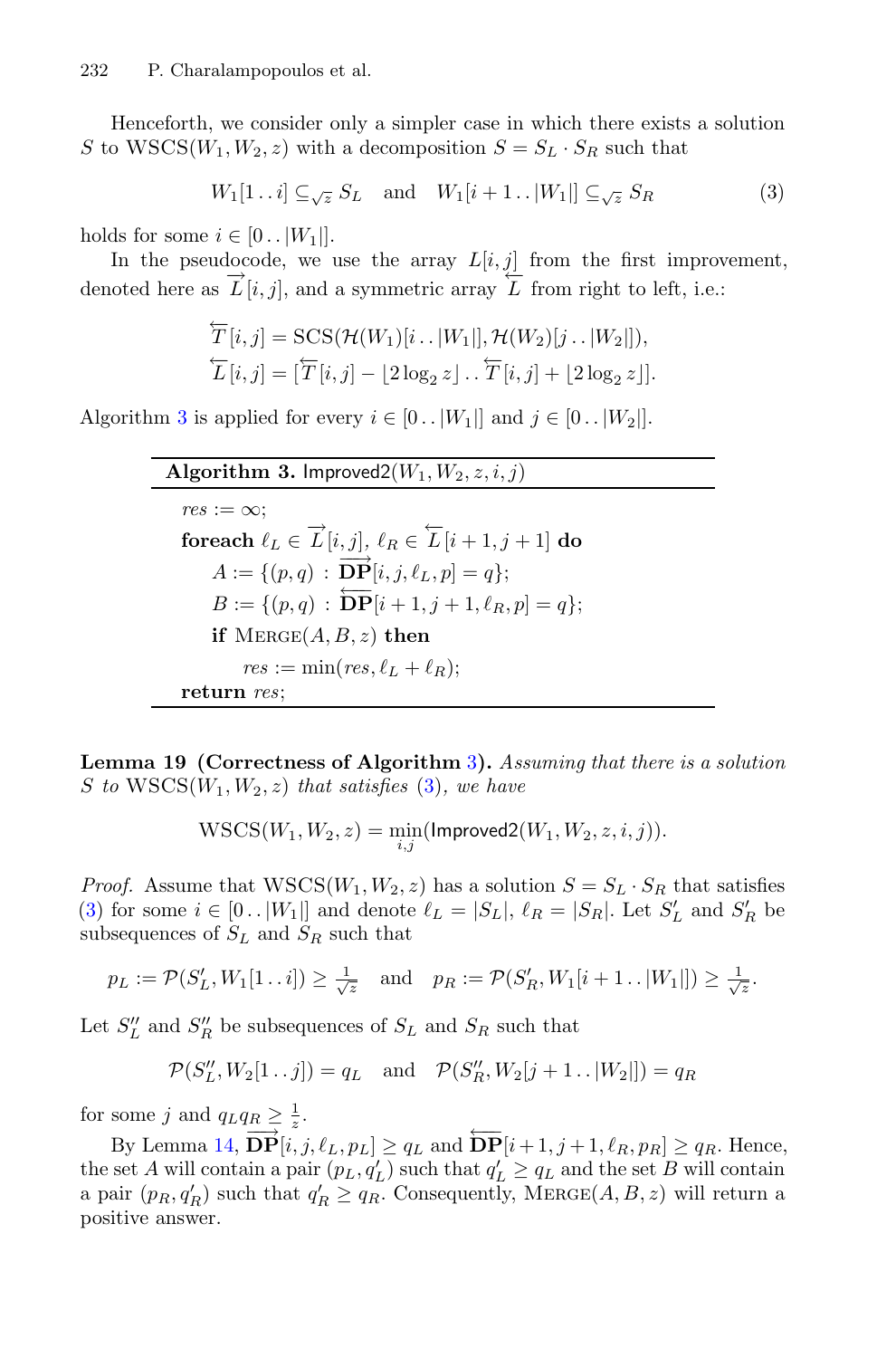Similarly, if  $MERGE(A, B, z)$  returns a positive answer for given i, j,  $\ell_L$  and  $\ell_R$ , then

$$
\overrightarrow{\mathbf{DP}}[i, j, \ell_L, p_L] \ge q_L \quad \text{and} \quad \overleftarrow{\mathbf{DP}}[i+1, j+1, \ell_R, p_R] \ge q_R
$$

for some  $p_Lp_R, q_Lq_R \geq \frac{1}{z}$ . By Lemma [14,](#page-9-1) this implies that

$$
\mathrm{WSCS}'(W_1[1\mathinner{.\,.} i], W_2[1\mathinner{.\,.} j], \ell_L, p_L, q_L)
$$

and

$$
WSCS'(W_1[i+1..|W_1|], W_2[j+1..|W_2|], \ell_R, p_R, q_R)
$$

have a positive answer, so

$$
\text{WSCS}'(W_1, W_2, \ell_L + \ell_R, p_L p_R, q_L q_R)
$$

has a positive answer too. Due to  $p_L p_R, q_L q_R \geq \frac{1}{z}$ , this completes the proof.  $\Box$ 

**Proposition 20.** *The* WSCS *problem can be solved in*  $O(n^2\sqrt{z}\log^2 z)$  *time if*  $|\Sigma| = \mathcal{O}(1)$ .

*Proof.* We use the algorithm Improved2, whose correctness follows from Lemma [19](#page-11-2) in case [\(3\)](#page-11-1) is satisfied. The general case of Observation [17](#page-10-1) requires only a minor technical change to the algorithm. Namely, the computation of  $\overrightarrow{DP}$  then additionally includes all states  $(i, j, \ell, p)$  such that  $\ell \in \overrightarrow{L}[i, j], p \geq \frac{1}{z}$ , and  $p = \pi_i^1(c)p'$  for some  $c \in \Sigma$  and  $p' \in \text{Freq}_{i-1}(W_1, \sqrt{z})$ . Due to  $|\Sigma| = \mathcal{O}(1)$ , the number of such states is still  $\mathcal{O}(n^2 \sqrt{z} \log z)$ .

For every *i* and *j*, the algorithm solves  $\mathcal{O}(\log^2 z)$  instances of MERGE, each of size  $\mathcal{O}(\sqrt{z})$ . This results in the total running time of  $\mathcal{O}(n^2\sqrt{z}\log^2 z)$ .

#### **4.3 Third Improvement: Removing One log z Factor**

The final improvement is obtained by a structural transformation after which we only need to consider  $\mathcal{O}(\log z)$  pairs  $(\ell_L, \ell_R)$ .

For this to be possible, we compute prefix maxima on the  $\ell$ -dimension of the DP and DP arrays in order to guarantee monotonicity. That is, if MERGE(A, B, z) returns true for  $\ell_L$  and  $\ell_R$ , then we make sure that it would also return true if any of these two lengths increased (within the corresponding intervals).

This lets us compute, for every  $\ell_L \in \overrightarrow{L}[i,j]$  the smallest  $\ell_R \in \overleftarrow{L}[i,j]$  such that MERGE(A, B, z) returns true using  $\mathcal{O}(\log z)$  iterations because the sought  $\ell_R$  may only decrease as  $\ell_L$  increases. The pseudocode is given in Algorithm [4.](#page-13-0)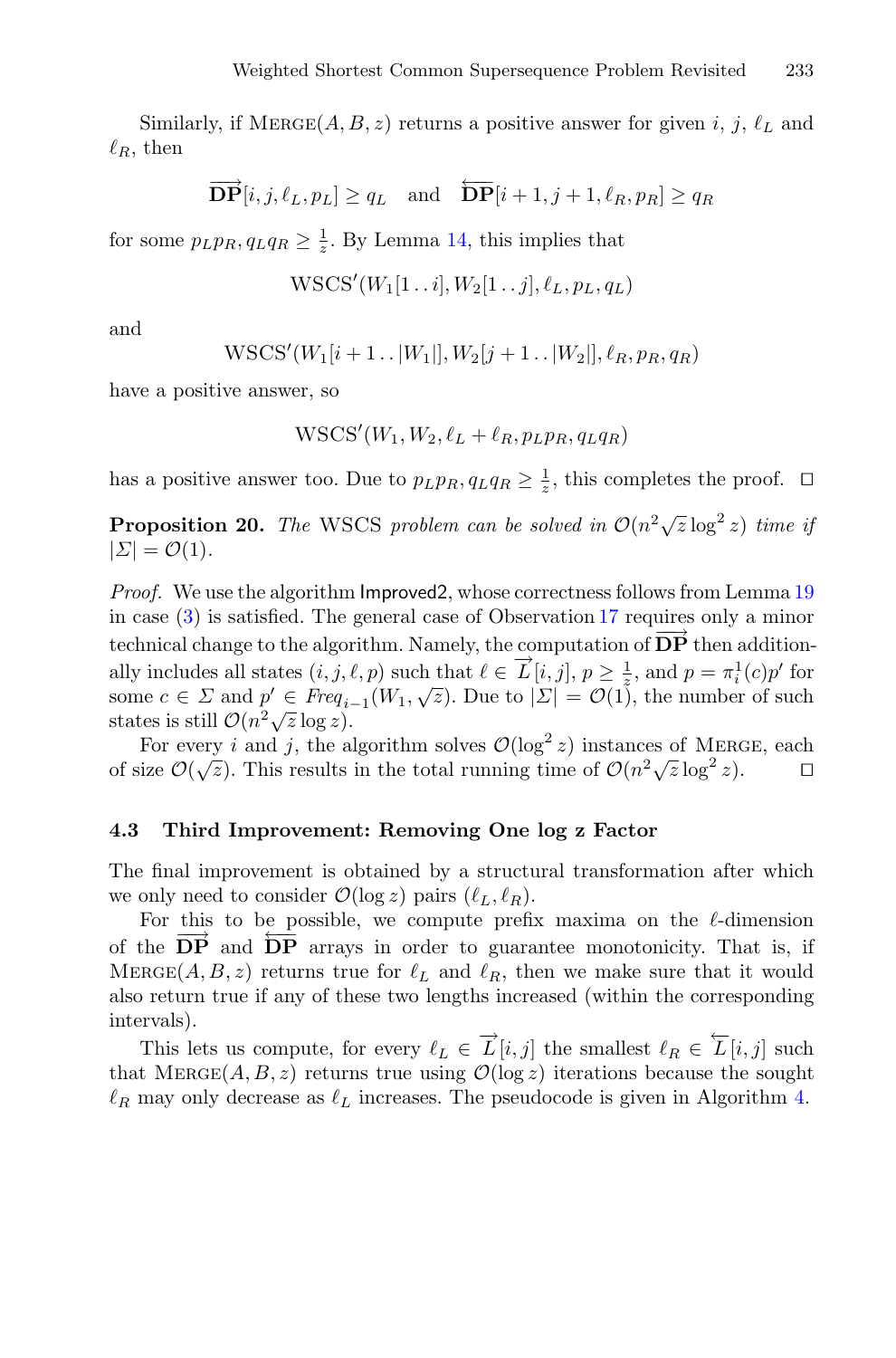### <span id="page-13-0"></span>**Algorithm 4.** Improved  $3(W_1, W_2, z, i, j)$

**foreach** *state*  $(i, j, \ell, p)$  *of*  $\overrightarrow{DP}$  *in lexicographic order* **do**  $\overrightarrow{\textbf{DP}}[i, j, \ell, p] := \max(\overrightarrow{\textbf{DP}}[i, j, \ell, p], \overrightarrow{\textbf{DP}}[i, j, \ell - 1, p]);$ **foreach** *state*  $(i, j, \ell, p)$  *of*  $\overleftarrow{DP}$  *in lexicographic order* **do**  $\overleftarrow{\textrm{DP}}[i,j,\ell,p] := \max(\overleftarrow{\textrm{DP}}[i,j,\ell,p], \overleftarrow{\textrm{DP}}[i,j,\ell-1,p]);$  $[a \tcdot b] := \overrightarrow{L}[i,j]; [a' \tcdot b'] := \overleftarrow{L}[i+1,j+1];$  $\ell_L := a$ ;  $\ell_B := b' + 1$ ;  $res := \infty$ ; **while**  $\ell_L < b$  and  $\ell_R > a'$  do  $A := \{(p, q) : \overrightarrow{DP}|i, j, \ell_L, p| = q\};\$  $B := \{(p,q) : \overleftarrow{DP}|i+1,j+1,\ell_R-1,p] = q\};$ **if** MERGE(A, B, z) **then**  $\triangleright \ell_R$  is too large for the current  $\ell_L$  $\ell_R := \ell_R - 1;$ **else**  $\triangleright \ell_R$  reached the target value for the current  $\ell_L$ **if**  $\ell_R \leq b'$  **then**  $res := \min(res, \ell_L + \ell_R);$  $\ell_L := \ell_L + 1$ ; **return** *res*;

**Theorem 21.** *The* WSCS *problem can be solved in*  $O(n^2\sqrt{z}\log z)$  *time if*  $|\Sigma| = \mathcal{O}(1)$ .

*Proof.* Let us fix indices i and j. Let us denote  $Freq_i(W, z)$  by  $\overrightarrow{Freq}_i(W, z)$  and introduce a symmetric array

$$
\overleftarrow{Freq}_i(W, z) = \{ \mathcal{P}(S, W[i\mathinner{.\,.} |W|]) \, : \, S \in \mathsf{Matched}_z(W[i\mathinner{.\,.} |W|]) \}.
$$

In the first loop of prefix maxima computation, we consider all  $\ell \in \overrightarrow{L}[i,j]$  and  $p \in \overrightarrow{Freq}_i(W_1, \sqrt{z})$ , and in the second loop, all  $\ell \in \overleftarrow{L}[i, j]$  and  $p \in \overleftarrow{Freq}_i(W_1, \sqrt{z})$ . Hence, prefix maxima take  $\mathcal{O}(\sqrt{z}\log z)$  time to compute.

Each step of the while-loop in Improved3 increases  $\ell_L$  or decreases  $\ell_R$ . Hence, the algorithm produces only  $\mathcal{O}(\log z)$  instances of MERGE, each of size  $\mathcal{O}(\sqrt{z})$ . The time complexity follows.

## **5 Lower Bound for WLCS**

Let us first define the WLCS problem as it was stated in  $[4,14]$  $[4,14]$  $[4,14]$ .

```
WEIGHTED LONGEST COMMON SUBSEQUENCE (WLCS(W_1, W_2, z))Input: Weighted strings W_1 and W_2 of length up to n and a threshold \frac{1}{z}.
Output: A longest standard string S such that S \subseteq_z W_1 and S \subseteq_z W_2.
```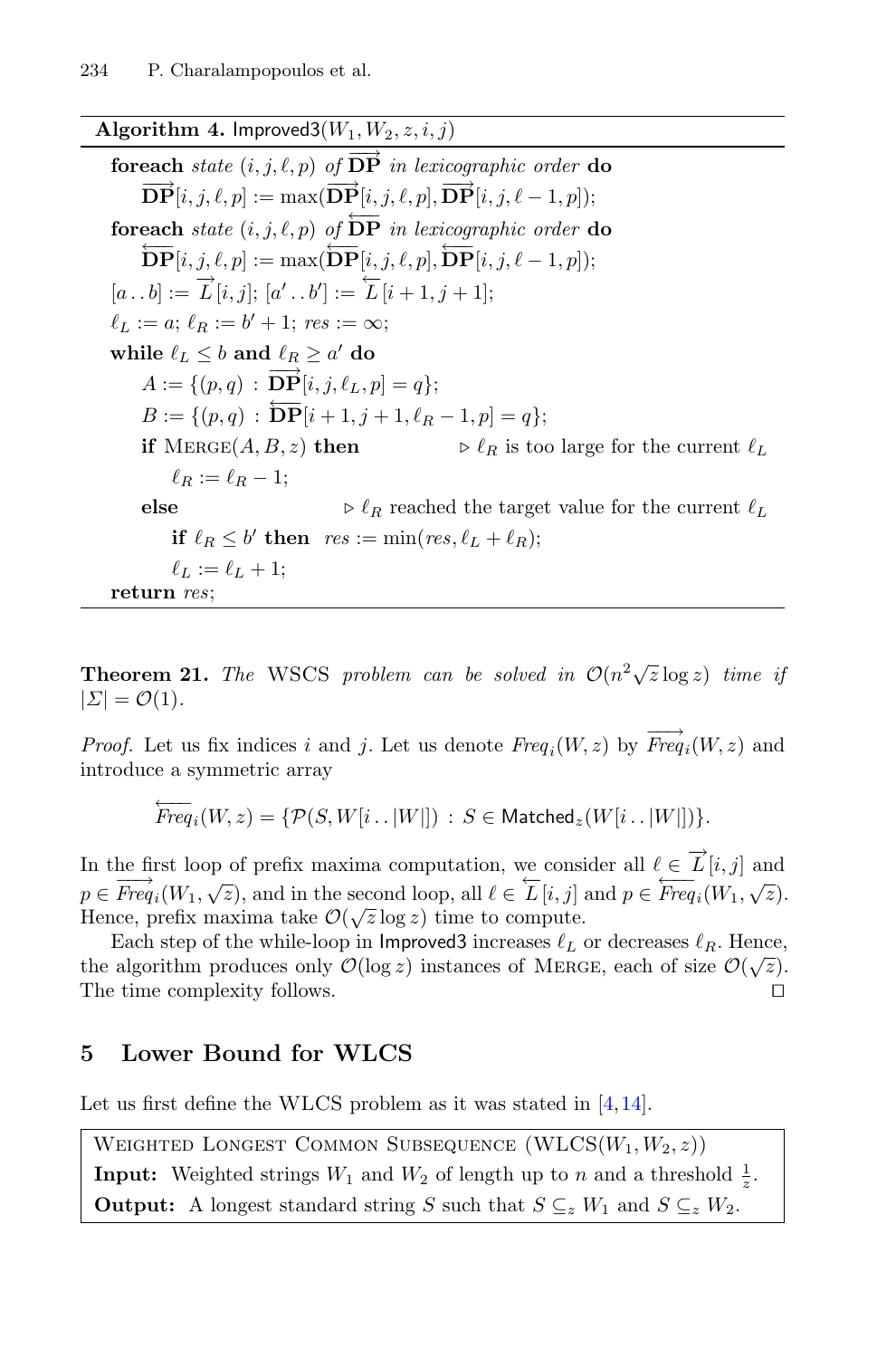We consider the following well-known NP-complete problem [\[19](#page-16-16)]:

SUBSET SUM **Input:** A set  $S$  of positive integers and a positive integer  $t$ . **Output:** Is there a subset of S whose elements sum up to  $t$ ?

**Theorem 22.** *The* WLCS *problem cannot be solved in*  $\mathcal{O}(n^{f(z)})$  *time if*  $P \neq NP$ *.* 

*Proof.* We show the hardness result by reducing the NP-complete SUBSET SUM problem to the WLCS problem with a constant value of z.

For a set  $S = \{s_1, s_2, \ldots, s_n\}$  of n positive integers, a positive integer t, and an additional parameter  $p \in [2..n]$ , we construct two weighted strings  $W_1$  and  $W_2$  over the alphabet  $\Sigma = \{a, b\}$ , each of length  $n^2$ .

Let  $q_i = \frac{s_i}{t}$ . At positions  $i \cdot n$ , for all  $i = [1..n]$ , the weighted string  $W_1$ contains letter a with probability  $2^{-q_i}$  and b otherwise, while  $W_2$  contains a with probability  $2^{\frac{1}{p-1}(q_i-1)}$  and b otherwise. All the other positions contain letter b with probability 1. We set  $z = 2$ .

We assume that  $S$  contains only elements smaller than  $t$  (we can ignore the larger ones and if there is an element equal to  $t$ , then there is no need for a reduction). All the weights of a are then in the interval  $(\frac{1}{2}, 1)$  since  $-q_i \in (-1, 0)$ and  $\frac{1}{p-1}(q_i-1) \in (-1,0)$ . Thus, since  $z = 2$ , letter b originating from a position  $i \cdot n$  can never occur in a subsequence of  $W_1$  or in a subsequence of  $W_2$ . Hence, every common subsequence of  $W_1$  and  $W_2$  is a subsequence of  $(\mathbf{b}^{n-1}\mathbf{a})^n$ .

For  $I \subseteq [1 \dots n]$ , we have

$$
\prod_{i \in I} \pi_{i \cdot n}^{(W_1)}(\mathbf{a}) = \prod_{i \in I} 2^{-s_i/t} \ge 2^{-1} = \frac{1}{z} \iff \sum_{i \in I} s_i \le t
$$

and

$$
\prod_{i \in I} \pi_{i \cdot n}^{(W_2)}(\mathbf{a}) = \prod_{i \in I} 2^{\frac{1}{p-1}(s_i/t-1)} \ge 2^{-1} = \frac{1}{z} \iff
$$

$$
\frac{1}{t(p-1)} \left( \sum_{i \in I} s_i \right) - \frac{|I|}{p-1} \ge -1 \iff \sum_{i \in I} s_i \ge t(1-p+|I|).
$$

If I is a solution to the instance of the SUBSET SUM problem, then for  $p =$ |I| there is a weighted common subsequence of length  $n(n - 1) + p$  obtained by choosing all the letters b and the letters a that correspond to the elements of I.

Conversely, suppose that the constructed WLCS instance with a parameter  $p \in [2 \tildot n]$  has a solution of length at least  $n(n-1)+p$ . Notice that a at position  $i \cdot n$  in  $W_1$  may be matched against a at position  $i' \cdot n$  in  $W_2$  only if  $i = i'$ . (Otherwise, the length of the subsequence would be at most  $(n - |i - i'|)n \leq$  $(n-1)n < n(n-1) + p$ ). Consequently, the solution yields a subset  $I \subseteq [1..n]$ of at least p indices i such that a at position  $i \cdot n$  in  $W_1$  is matched against a at position  $i \cdot n$  in  $W_2$ . By the relations above, we have (a)  $|I| \geq p$ , (b)  $\sum_{i \in I} s_i \leq t$ ,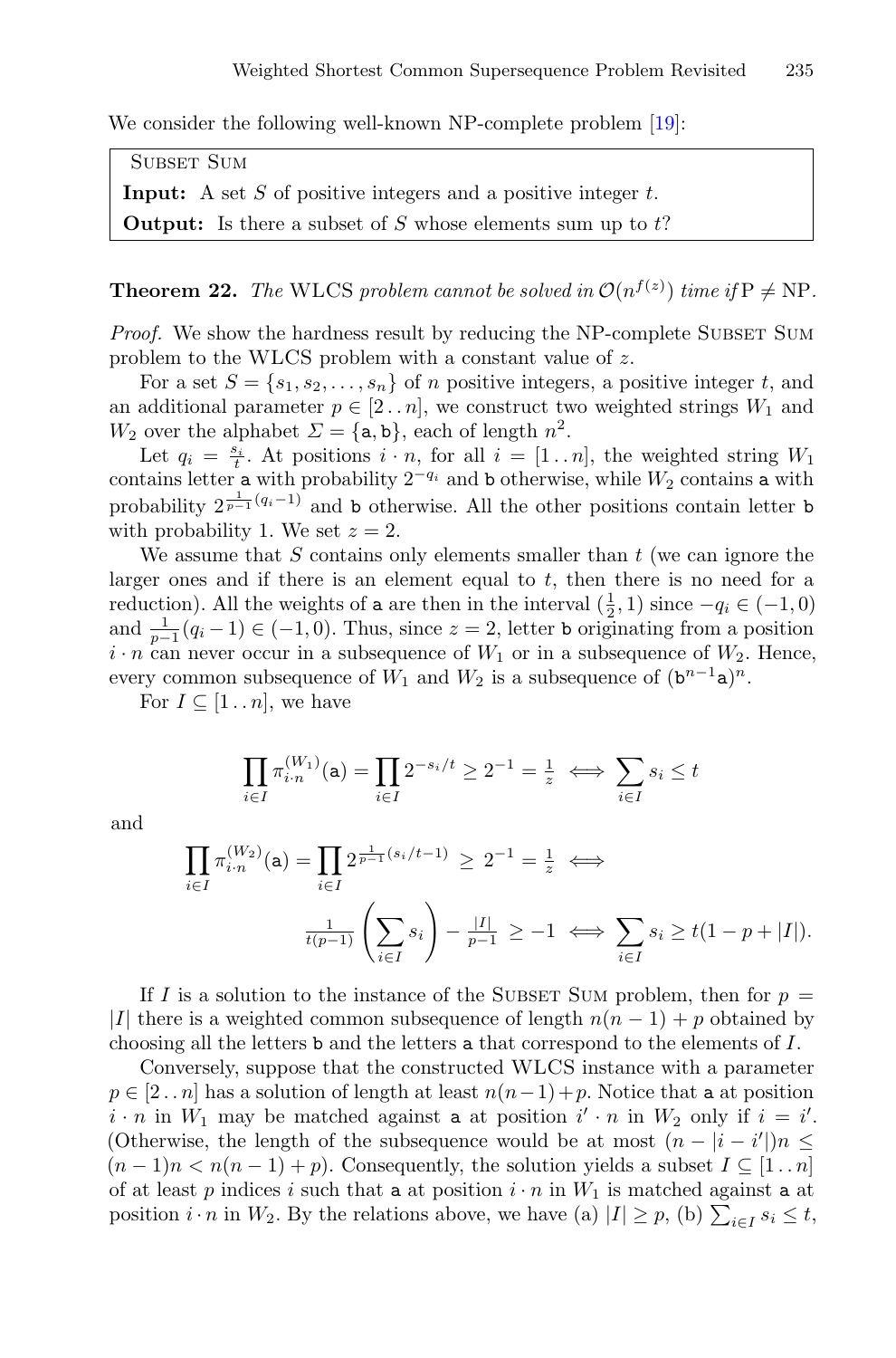and (c)  $\sum_{i\in I} s_i \ge t(1-p+|I|)$ . Combining these three inequalities, we obtain  $\sum_{i\in I} s_i = t$  and conclude that the SUBSET SUM instance has a solution.

Hence, the SUBSET SUM instance has a solution if and only if there exists  $p \in [2..n]$  such that the constructed WLCS instance with p has a solution of length at least  $n(n-1) + p$ . This concludes that an  $\mathcal{O}(n^{f(z)})$ -time algorithm for the WLCS problem implies the existence of an  $\mathcal{O}(n^{2f(2)+1}) = \mathcal{O}(n^{\mathcal{O}(1)})$ -time algorithm for the SUBSET SUM problem. The latter would vield  $P = NP$ . algorithm for the SUBSET SUM problem. The latter would yield  $P = NP$ .

*Example 23.* For  $S = \{3, 7, 11, 15, 21\}$  and  $t = 25 = 3 + 7 + 15$ , both weighted strings  $W_1$  and  $W_2$  are of the form:

$$
b^4 \ * \ b^4 \ * \ b^4 \ * \ b^4 \ * \ b^4 \ * \ ,
$$

where each  $∗$  is equal to either **a** or **b** with different probabilities.

The probabilities of choosing  $a$ 's for  $W_1$  are equal respectively to

$$
\left(2^{-\frac{3}{25}}, 2^{-\frac{7}{25}}, 2^{-\frac{11}{25}}, 2^{-\frac{15}{25}}, 2^{-\frac{21}{25}}\right),
$$

while for  $W_2$  they depend on the value of p, and are equal respectively to

$$
\big(2^{-\frac{22}{25(p-1)}},2^{-\frac{18}{25(p-1)}},2^{-\frac{14}{25(p-1)}},2^{-\frac{10}{25(p-1)}},2^{-\frac{4}{25(p-1)}}\big).
$$

For  $p = 3$ , we have:  $WLCS(W_1, W_2, 2) = b^4 a b^4 a b^4 b^4 a b^4$ , which corresponds to taking the first, the second, and the fourth a. The length of this string is equal to  $23 = n(n-1) + p$ , and its probability of matching is  $\frac{1}{2} = 2^{-\frac{22}{50}} \cdot 2^{-\frac{18}{50}} \cdot 2^{-\frac{10}{50}}$ . Thus, the subset  $\{3, 7, 15\}$  of S consisting of its first, second, and fourth element is a solution to the SUBSET SUM problem.

## **References**

- <span id="page-15-4"></span>1. Abboud, A., Backurs, A., Williams, V.V.: Tight hardness results for LCS and other sequence similarity measures. In: Guruswami, V. (ed.) 56th IEEE Annual Symposium on Foundations of Computer Science, pp. 59–78. IEEE Computer Society (2015). <https://doi.org/10.1109/FOCS.2015.14>
- <span id="page-15-0"></span>2. Aggarwal, C.C., Yu, P.S.: A survey of uncertain data algorithms and applications. IEEE Trans. Knowl. Data Eng. **21**(5), 609–623 (2009). [https://doi.org/10.1109/](https://doi.org/10.1109/TKDE.2008.190) [TKDE.2008.190](https://doi.org/10.1109/TKDE.2008.190)
- <span id="page-15-5"></span>3. Amir, A., Chencinski, E., Iliopoulos, C.S., Kopelowitz, T., Zhang, H.: Property matching and weighted matching. Theor. Comput. Sci. **395**(2–3), 298–310 (2008). <https://doi.org/10.1016/j.tcs.2008.01.006>
- <span id="page-15-2"></span>4. Amir, A., Gotthilf, Z., Shalom, B.R.: Weighted LCS. J. Discrete Algorithms **8**(3), 273–281 (2010). <https://doi.org/10.1016/j.jda.2010.02.001>
- <span id="page-15-1"></span>5. Amir, A., Gotthilf, Z., Shalom, B.R.: Weighted shortest common supersequence. In: Grossi, R., Sebastiani, F., Silvestri, F. (eds.) SPIRE 2011. LNCS, vol. 7024, pp. 44–54. Springer, Heidelberg (2011). [https://doi.org/10.1007/978-3-642-24583-1](https://doi.org/10.1007/978-3-642-24583-1_6) 6
- <span id="page-15-3"></span>6. Bansal, N., Garg, S., Nederlof, J., Vyas, N.: Faster space-efficient algorithms for subset sum, k-sum, and related problems. SIAM J. Comput. **47**(5), 1755–1777 (2018). <https://doi.org/10.1137/17M1158203>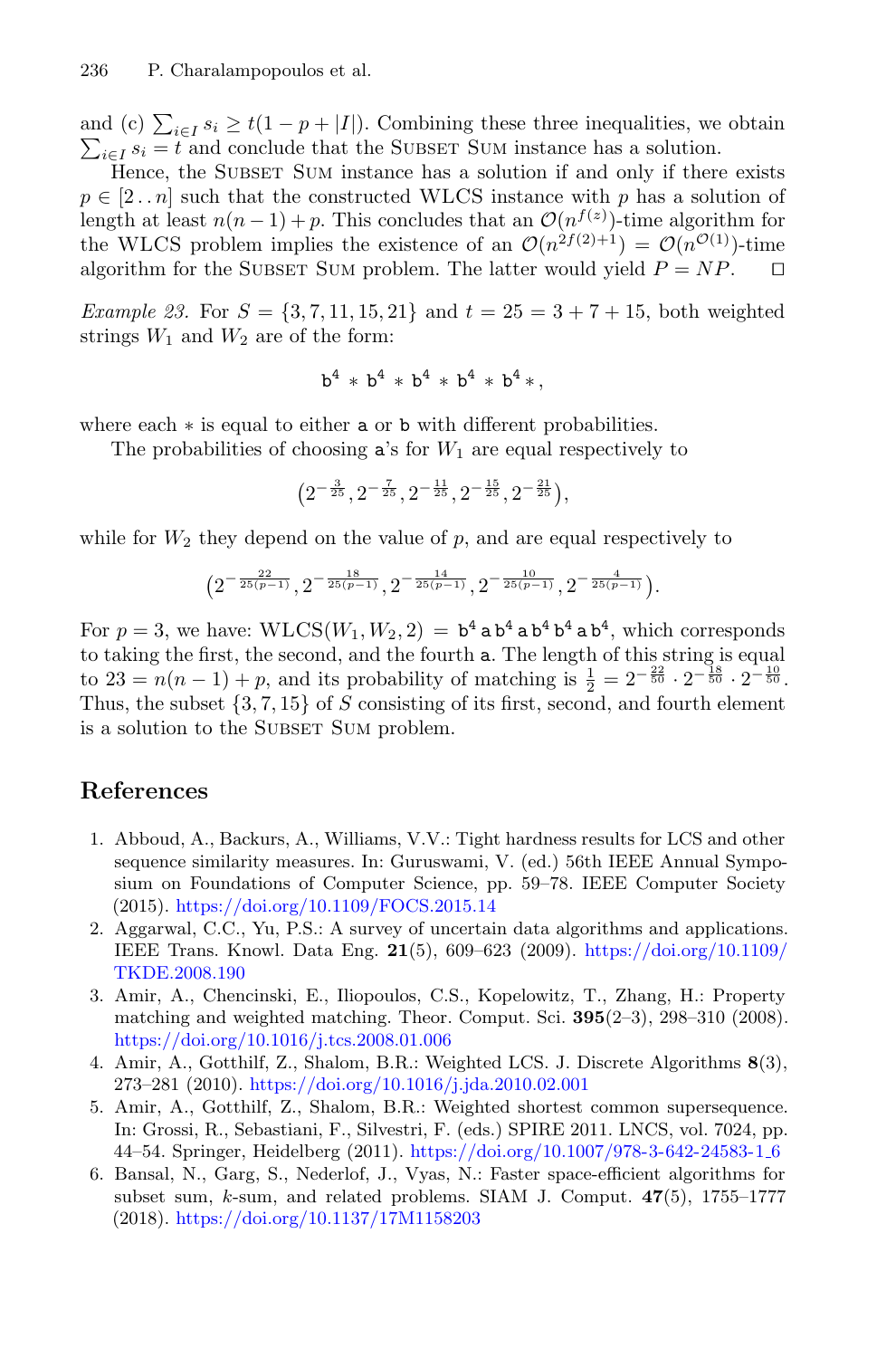- <span id="page-16-12"></span>7. Barton, C., Kociumaka, T., Liu, C., Pissis, S.P., Radoszewski, J.: Indexing weighted sequences: neat and efficient. Inf. Comput.  $(2019)$ . [https://doi.org/10.1016/j.ic.](https://doi.org/10.1016/j.ic.2019.104462) [2019.104462](https://doi.org/10.1016/j.ic.2019.104462)
- <span id="page-16-13"></span>8. Barton, C., Kociumaka, T., Pissis, S.P., Radoszewski, J.: Efficient index for weighted sequences. In: Grossi, R., Lewenstein, M. (eds.) 27th Annual Symposium on Combinatorial Pattern Matching, CPM 2016. LIPIcs, vol. 54, pp. 4:1–4:13. Schloss Dagstuhl-Leibniz-Zentrum für Informatik  $(2016)$ . [https://doi.org/10.4230/](https://doi.org/10.4230/LIPIcs.CPM.2016.4) [LIPIcs.CPM.2016.4](https://doi.org/10.4230/LIPIcs.CPM.2016.4)
- <span id="page-16-10"></span>9. Barton, C., Liu, C., Pissis, S.P.: Linear-time computation of prefix table for weighted strings & applications. Theor. Comput. Sci. **656**, 160–172 (2016). [https://](https://doi.org/10.1016/j.tcs.2016.04.029) [doi.org/10.1016/j.tcs.2016.04.029](https://doi.org/10.1016/j.tcs.2016.04.029)
- <span id="page-16-15"></span>10. Barton, C., Pissis, S.P.: Crochemore's partitioning on weighted strings and applications. Algorithmica **80**(2), 496–514 (2018). [https://doi.org/10.1007/s00453-016-](https://doi.org/10.1007/s00453-016-0266-0) [0266-0](https://doi.org/10.1007/s00453-016-0266-0)
- <span id="page-16-14"></span>11. Charalampopoulos, P., Iliopoulos, C.S., Liu, C., Pissis, S.P.: Property suffix array with applications. In: Bender, M.A., Farach-Colton, M., Mosteiro, M.A. (eds.) LATIN 2018. LNCS, vol. 10807, pp. 290–302. Springer, Cham (2018). [https://](https://doi.org/10.1007/978-3-319-77404-6_22) [doi.org/10.1007/978-3-319-77404-6](https://doi.org/10.1007/978-3-319-77404-6_22) 22
- <span id="page-16-11"></span>12. Charalampopoulos, P., Iliopoulos, C.S., Pissis, S.P., Radoszewski, J.: On-line weighted pattern matching. Inf. Comput. **266**, 49–59 (2019). [https://doi.org/10.](https://doi.org/10.1016/j.ic.2019.01.001) [1016/j.ic.2019.01.001](https://doi.org/10.1016/j.ic.2019.01.001)
- <span id="page-16-2"></span>13. Cormen, T.H., Leiserson, C.E., Rivest, R.L., Stein, C.: Introduction to Algorithms, 3rd edn. MIT Press (2009). [https://mitpress.mit.edu/books/introduction](https://mitpress.mit.edu/books/introduction-algorithms-third-edition)[algorithms-third-edition](https://mitpress.mit.edu/books/introduction-algorithms-third-edition)
- <span id="page-16-3"></span>14. Cygan, M., Kubica, M., Radoszewski, J., Rytter, W., Walen, T.: Polynomial-time approximation algorithms for weighted LCS problem. Discrete Appl. Math. **204**, 38–48 (2016). <https://doi.org/10.1016/j.dam.2015.11.011>
- <span id="page-16-6"></span>15. Horowitz, E., Sahni, S.: Computing partitions with applications to the knapsack problem. J. ACM **21**(2), 277–292 (1974). <https://doi.org/10.1145/321812.321823>
- <span id="page-16-7"></span>16. Impagliazzo, R., Paturi, R.: On the complexity of k-SAT. J. Comput. Syst. Sci. **62**(2), 367–375 (2001). <https://doi.org/10.1006/jcss.2000.1727>
- <span id="page-16-8"></span>17. Impagliazzo, R., Paturi, R., Zane, F.: Which problems have strongly exponential complexity? J. Comput. Syst. Sci. **63**(4), 512–530 (2001). [https://doi.org/10.1006/](https://doi.org/10.1006/jcss.2001.1774) [jcss.2001.1774](https://doi.org/10.1006/jcss.2001.1774)
- <span id="page-16-0"></span>18. Jiang, T., Li, M.: On the approximation of shortest common supersequences and longest common subsequences. SIAM J. Comput. **24**(5), 1122–1139 (1995). [https://](https://doi.org/10.1137/S009753979223842X) [doi.org/10.1137/S009753979223842X](https://doi.org/10.1137/S009753979223842X)
- <span id="page-16-16"></span>19. Karp, R.M.: Reducibility among combinatorial problems. In: Miller, R.E., Thatcher, J.W. (eds.) Symposium on the Complexity of Computer Computations. pp. 85–103. The IBM Research Symposia Series, Plenum Press, New York (1972). [https://doi.org/10.1007/978-1-4684-2001-2](https://doi.org/10.1007/978-1-4684-2001-2_9) 9
- <span id="page-16-4"></span>20. Kipouridis, E., Tsichlas, K.: Longest common subsequence on weighted sequences (2019). <http://arxiv.org/abs/1901.04068>
- <span id="page-16-5"></span>21. Kociumaka, T., Pissis, S.P., Radoszewski, J.: Pattern matching and consensus problems on weighted sequences and profiles. Theory Comput. Syst. **63**(3), 506–542 (2019). <https://doi.org/10.1007/s00224-018-9881-2>
- <span id="page-16-9"></span>22. Lokshtanov, D., Marx, D., Saurabh, S.: Lower bounds based on the Exponential Time Hypothesis. Bull. EATCS **105**, 41–72 (2011). <http://eatcs.org/beatcs/index.php/beatcs/article/view/92>
- <span id="page-16-1"></span>23. Maier, D.: The complexity of some problems on subsequences and supersequences. J. ACM **25**(2), 322–336 (1978). <https://doi.org/10.1145/322063.322075>